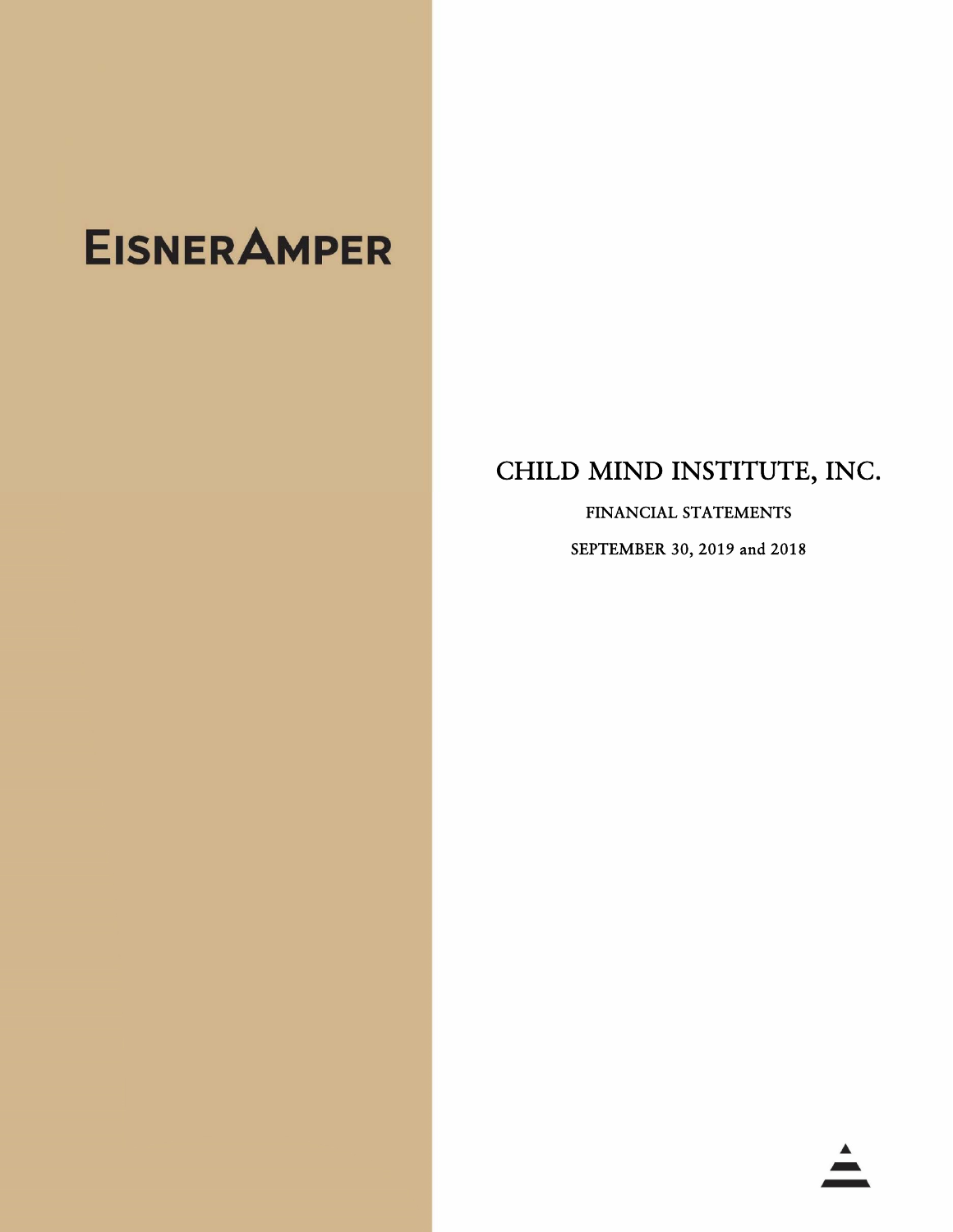# **Contents**

|                                                                                                                            | Page |
|----------------------------------------------------------------------------------------------------------------------------|------|
| <b>Independent Auditors' Report</b>                                                                                        |      |
| <b>Financial Statements</b>                                                                                                |      |
| Statements of financial position as of September 30, 2019 and 2018                                                         | 2    |
| Statements of activities for the years ended September 30, 2019 and 2018                                                   | 3    |
| Statement of functional expenses for the year ended September 30, 2019<br>(with comparative totals for September 30, 2018) | 4    |
| Statement of functional expenses for the year ended September 30, 2019                                                     | 5    |
| Statements of cash flows for the years ended September 30, 2019 and 2018                                                   | 6    |
| Notes to financial statements                                                                                              | 7    |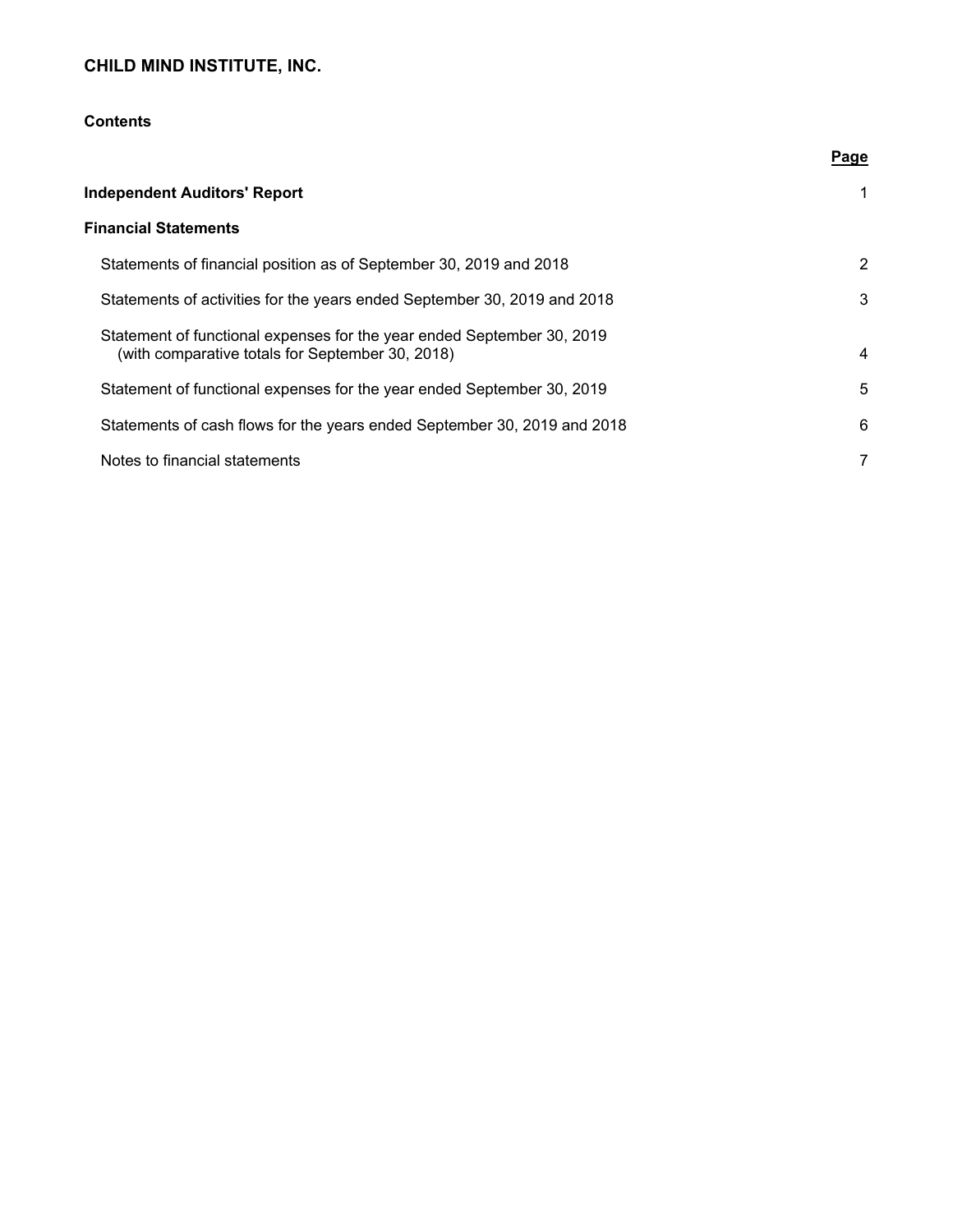# **EISNER AMPER**

#### $\overline{a}$ **INDEPENDENT AUDITORS' REPORT**

Board of Directors Child Mind Institute, Inc.

#### **Report on the Financial Statements**

We have audited the accompanying financial statements of the Child Mind Institute, Inc. ("CMI"), which comprise the statements of financial position as of September 30, 2019 and 2018, and the related statements of activities, functional expenses, and of cash flows for the years then ended, and the related notes to the financial statements.

#### *Management's Responsibility for the Financial Statements*

CMI's management is responsible for the preparation and fair presentation of these financial statements in accordance with accounting principles generally accepted in the United States of America; this includes the design, implementation, and maintenance of internal control relevant to the preparation and fair presentation of financial statements that are free from material misstatement, whether due to fraud or error.

#### *Auditor's Responsibility*

Our responsibility is to express an opinion on these financial statements based on our audits. We conducted our audits in accordance with auditing standards generally accepted in the United States of America. Those standards require that we plan and perform the audits to obtain reasonable assurance about whether the financial statements are free from material misstatement.

An audit involves performing procedures to obtain evidence about the amounts and disclosures in the financial statements. The procedures selected depend on the auditor's judgment, including the assessment of the risks of material misstatement of the financial statements, whether due to fraud or error. In making those risk assessments, the auditor considers internal control relevant to the organization's preparation and fair presentation of the financial statements, in order to design audit procedures that are appropriate in the circumstances, but not for the purpose of expressing an opinion on the effectiveness of the organization's internal control. Accordingly, we express no such opinion. An audit also includes evaluating the appropriateness of accounting policies used and the reasonableness of significant accounting estimates made by management, as well as evaluating the overall presentation of the financial statements.

We believe that the audit evidence we have obtained is sufficient and appropriate to provide a basis for our audit opinion.

# *Opinion*

In our opinion, the financial statements referred to above present fairly, in all material respects, the financial position of the Child Mind Institute, Inc. as of September 30, 2019 and 2018, and the changes in its net assets and its cash flows for the years then ended, in accordance with accounting principles generally accepted in the United States of America.

Eisnerffmper LLP

EISNERAMPER LLP New York, New York May 20, 2020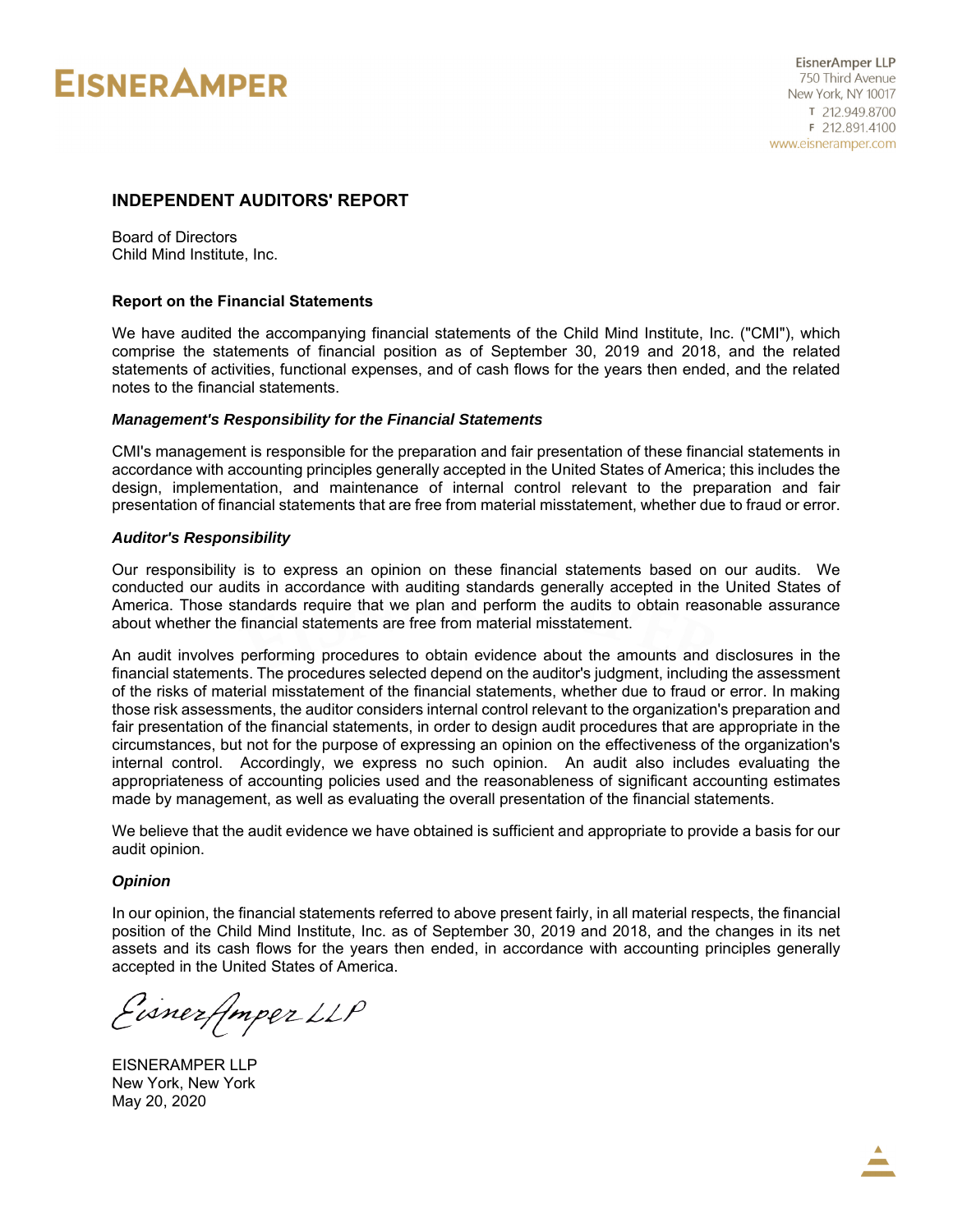# **Statements of Financial Position**

|                                                      | September 30,    |                  |  |
|------------------------------------------------------|------------------|------------------|--|
|                                                      | 2019             | 2018             |  |
| <b>ASSETS</b>                                        |                  |                  |  |
| Cash, cash equivalents, and restricted cash          | 9,242,906<br>S   | \$<br>4,421,899  |  |
| Accounts receivable                                  | 44,230           | 157,013          |  |
| Contributions receivable, net                        | 7,859,454        | 10,997,240       |  |
| Government grants receivable                         | 862,376          | 83,472           |  |
| Investments                                          | 3,590,716        | 5,845,851        |  |
| Prepaid expenses and other assets                    | 675,390          | 481,123          |  |
| Property and equipment, net                          | 4,579,078        | 3,581,860        |  |
| Website and software costs, net                      | 1,947            | 54,487           |  |
| Due from related parties                             | 2,183,076        | 1,016,123        |  |
|                                                      | 29,039,173       | 26,639,068<br>S. |  |
| <b>LIABILITIES AND NET ASSETS</b><br>Liabilities:    |                  |                  |  |
| Accounts payable and accrued expenses                | 1,506,763<br>\$  | 1,431,139<br>\$  |  |
| Accrued salaries and vacation                        | 1,059,173        | 420,571          |  |
| Deferred rent obligation and lease incentive         | 2,962,485        | 852,256          |  |
|                                                      |                  |                  |  |
| <b>Total liabilities</b>                             | 5,528,421        | 2,703,966        |  |
| Commitments and contingencies (Notes K)              |                  |                  |  |
| Net assets:                                          |                  |                  |  |
| Without donor restrictions:                          |                  |                  |  |
| Undesignated funds, available for general activities | 5,150,408        | 6,555,590        |  |
|                                                      |                  |                  |  |
| Total net assets without donor restrictions          | 5,150,408        | 6,555,590        |  |
| With donor restrictions:                             |                  |                  |  |
| Purpose restrictions                                 | 14,199,177       | 14,405,657       |  |
| Time restricted for future period                    | 2,161,167        | 973,855          |  |
| Perpetual in nature                                  | 2,000,000        | 2,000,000        |  |
| Total net assets with donor restrictions             | 18,360,344       | 17,379,512       |  |
| Total net assets                                     | 23,510,752       | 23,935,102       |  |
|                                                      | 29,039,173<br>S. | 26,639,068<br>\$ |  |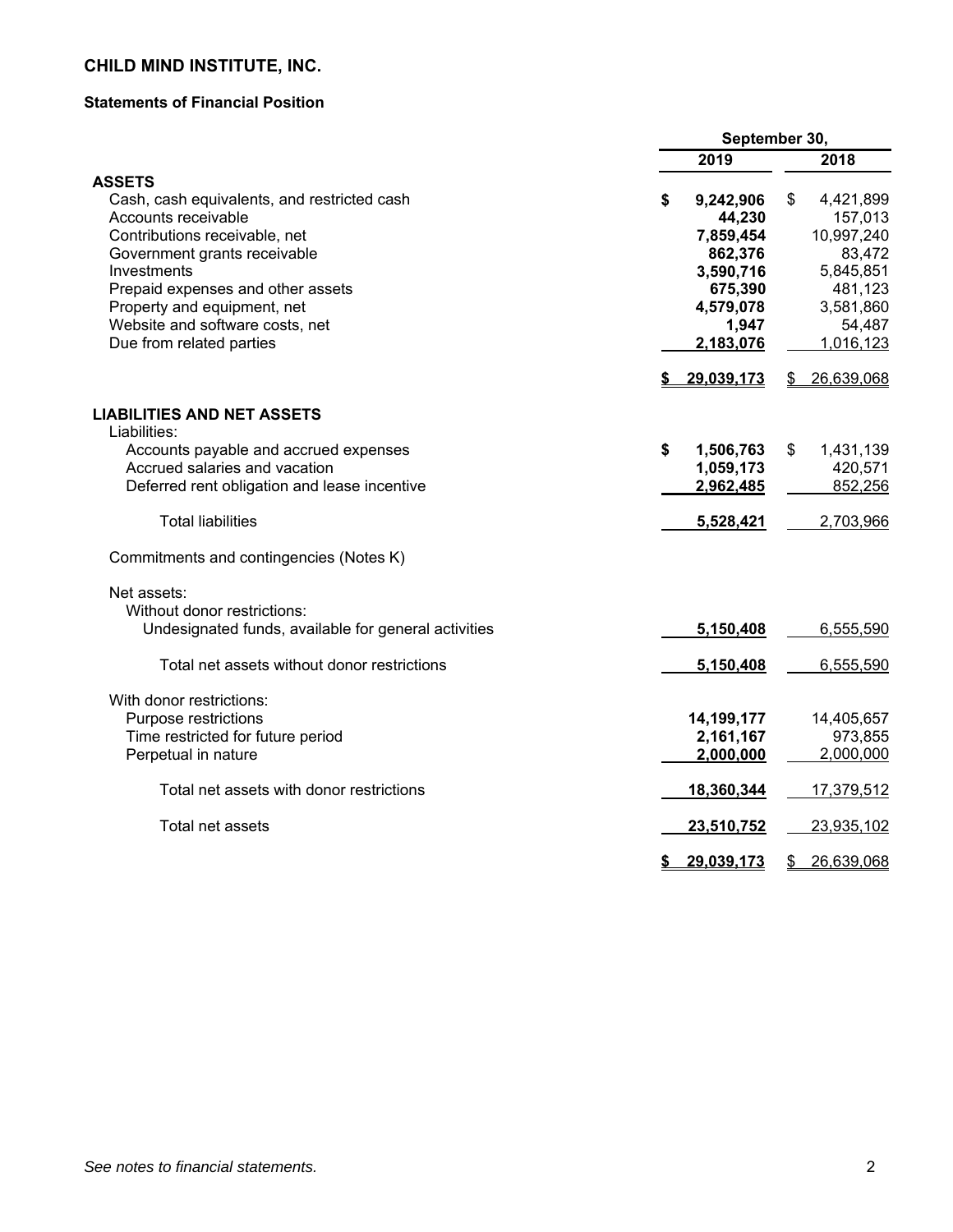#### **Statements of Activities**

|                                                                                      | Year Ended September 30,                                                                |                 |                  |                                             |                                          |              |  |  |
|--------------------------------------------------------------------------------------|-----------------------------------------------------------------------------------------|-----------------|------------------|---------------------------------------------|------------------------------------------|--------------|--|--|
|                                                                                      |                                                                                         | 2019            |                  |                                             |                                          |              |  |  |
|                                                                                      | <b>Without Donor</b><br><b>With Donor</b><br><b>Restrictions</b><br><b>Restrictions</b> |                 | Total            | <b>Without Donor</b><br><b>Restrictions</b> | <b>With Donor</b><br><b>Restrictions</b> | Total        |  |  |
| Public support and revenue:                                                          |                                                                                         |                 |                  |                                             |                                          |              |  |  |
| Foundations, corporations and individuals (including in-kind services of \$9,259,962 |                                                                                         |                 |                  |                                             |                                          |              |  |  |
| and \$6,582,960 in 2019 and 2018, respectively)                                      | 14,286,829<br>\$                                                                        | \$<br>7,062,534 | 21,349,363<br>\$ | 9,840,004<br>\$                             | 3,117,284<br>\$                          | \$12,957,288 |  |  |
| Special event revenue (net of direct benefit to donors of \$360,785 and \$282,924    |                                                                                         |                 |                  |                                             |                                          |              |  |  |
| in 2019 and 2018, respectively)                                                      | 4,607,225                                                                               | 2,351,531       | 6,958,756        | 5,350,169                                   | 2,031,949                                | 7,382,118    |  |  |
| Government grants                                                                    | 2,487,149                                                                               |                 | 2,487,149        | 722,248                                     | $\blacksquare$                           | 722,248      |  |  |
| Investment income, net                                                               | 228,442                                                                                 | 53,911          | 282,353          | 43,398                                      | 91,136                                   | 134,534      |  |  |
| Program service fees                                                                 | 105,811                                                                                 | ä,              | 105,811          | 99,789                                      |                                          | 99,789       |  |  |
| Administrative services                                                              | 1,725,422                                                                               |                 | 1,725,422        | 887,512                                     |                                          | 887,512      |  |  |
| Total public support and revenue before net assets released from restrictions        | 23,440,878                                                                              | 9,467,976       | 32,908,854       | 16,943,120                                  | 5,240,369                                | 22,183,489   |  |  |
| Net assets released from restrictions                                                | 8,487,144                                                                               | (8,487,144)     |                  | 6,158,143                                   | (6, 158, 143)                            |              |  |  |
| Total public support and revenue                                                     | 31,928,022                                                                              | 980,832         | 32,908,854       | 23, 101, 263                                | (917, 774)                               | 22,183,489   |  |  |
| <b>Expenses:</b>                                                                     |                                                                                         |                 |                  |                                             |                                          |              |  |  |
| Program services:                                                                    |                                                                                         |                 |                  |                                             |                                          |              |  |  |
| <b>Education and outreach</b>                                                        | 11,818,665                                                                              |                 | 11,818,665       | 7,954,516                                   |                                          | 7,954,516    |  |  |
| Research and clinical                                                                | 13,262,485                                                                              |                 | 13,262,485       | 8,117,766                                   |                                          | 8,117,766    |  |  |
| Total program services                                                               | 25,081,150                                                                              |                 | 25,081,150       | 16,072,282                                  |                                          | 16,072,282   |  |  |
| Supporting services:                                                                 |                                                                                         |                 |                  |                                             |                                          |              |  |  |
| Management and general                                                               | 5,004,104                                                                               |                 | 5,004,104        | 4,977,035                                   |                                          | 4,977,035    |  |  |
| Fund-raising                                                                         | 3,247,950                                                                               |                 | 3,247,950        | 2,427,191                                   |                                          | 2,427,191    |  |  |
| Total supporting services                                                            | 8,252,054                                                                               |                 | 8,252,054        | 7,404,226                                   |                                          | 7,404,226    |  |  |
| Total expenses                                                                       | 33,333,204                                                                              |                 | 33,333,204       | 23,476,508                                  |                                          | 23,476,508   |  |  |
| Change in net assets                                                                 | (1,405,182)                                                                             | 980,832         | (424, 350)       | (375, 245)                                  | (917, 774)                               | (1,293,019)  |  |  |
| Net assets, beginning of year                                                        | 6,555,590                                                                               | 17,379,512      | 23,935,102       | 6,930,835                                   | 18,297,286                               | 25,228,121   |  |  |
| Net assets, end of year                                                              | \$ 5,150,408                                                                            | \$18,360,344    | \$23,510,752     | 6,555,590<br>\$                             | \$17,379,512                             | \$23,935,102 |  |  |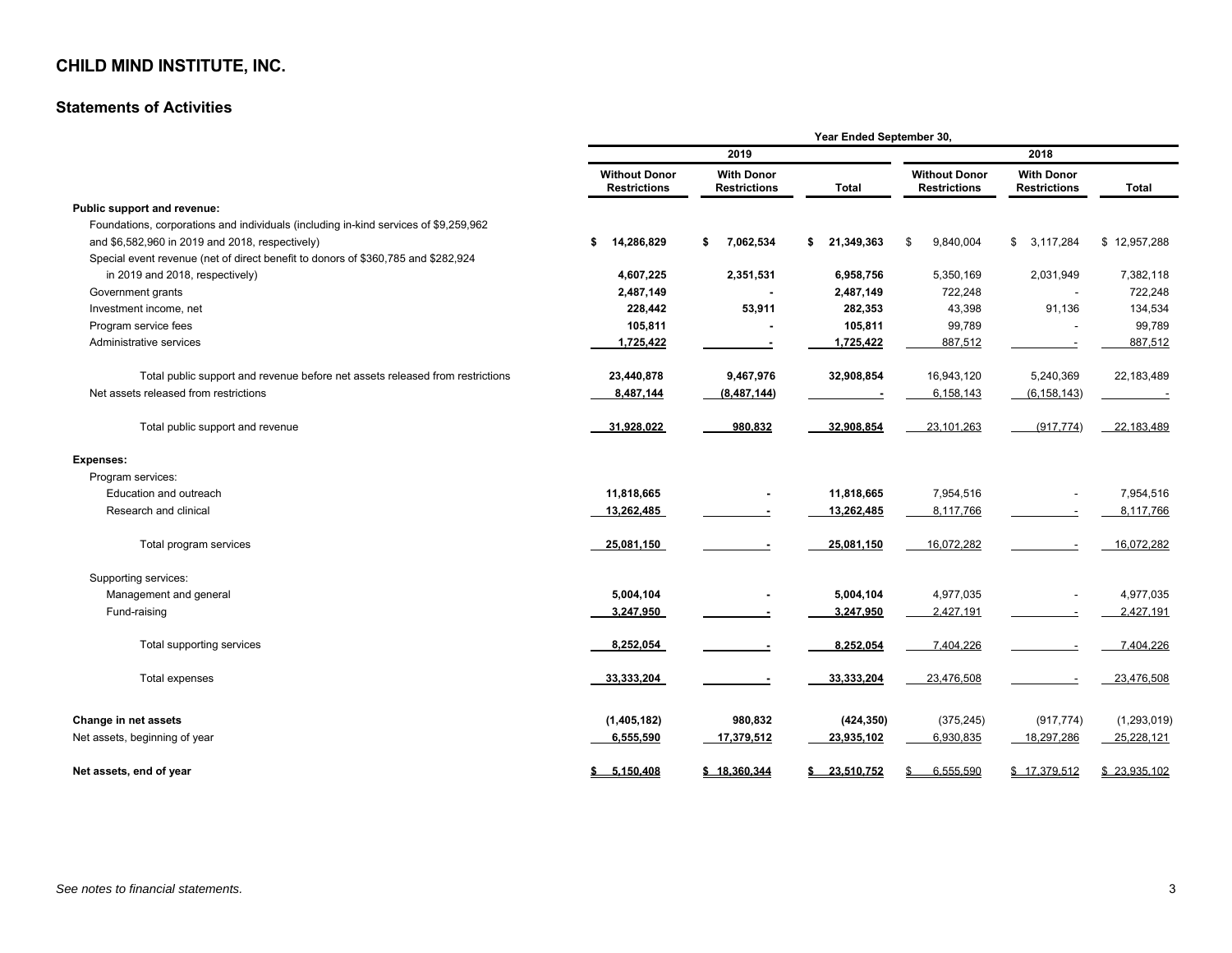#### **Statement of Functional Expenses**

**Year Ended September 30, 2019** 

(with comparative totals for September 30, 2018)

|                                     | <b>Program Services</b>  |                  |                                                           |                 | <b>Supporting Services</b> |                            |                 |                       |  |
|-------------------------------------|--------------------------|------------------|-----------------------------------------------------------|-----------------|----------------------------|----------------------------|-----------------|-----------------------|--|
|                                     | <b>Education and</b>     |                  | Management<br><b>Total Program</b><br><b>Research and</b> |                 | Fund-                      | Total<br><b>Supporting</b> |                 | <b>Total Expenses</b> |  |
|                                     | Outreach                 | Clinical         | <b>Services</b>                                           | and<br>General  | Raising                    | <b>Services</b>            | 2019            | 2018                  |  |
| <b>Salaries</b>                     | 928,110<br>\$            | \$<br>4,740,180  | 5,668,290<br>\$                                           | 2,509,567<br>\$ | 1,565,019<br>\$            | 4,074,586<br>\$            | 9,742,876<br>\$ | 7,442,403<br>\$       |  |
| Payroll taxes and employee benefits | 148,618                  | 942,583          | 1,091,201                                                 | 536,530         | 205,166                    | 741,696                    | 1,832,897       | 1,408,237             |  |
| Travel and meals                    | 14,033                   | 187,565          | 201,598                                                   | 16,929          | 138,594                    | 155,523                    | 357,121         | 195,182               |  |
| Occupancy                           | 91,877                   | 808,983          | 900,860                                                   | 578,701         | 90,914                     | 669,615                    | 1,570,475       | 1,491,723             |  |
| Office expenses                     | 34,742                   | 136,469          | 171,211                                                   | 52,138          | 24,985                     | 77,123                     | 248,334         | 263,916               |  |
| Professional and consulting fees    | 10,240,251               | 4,363,177        | 14,603,428                                                | 766,713         | 831,235                    | 1,597,948                  | 16,201,376      | 9,867,200             |  |
| Event consultants                   |                          |                  |                                                           |                 | 83,000                     | 83,000                     | 83,000          | 201,700               |  |
| Catering and facility rental        |                          |                  |                                                           |                 | 360,785                    | 360,785                    | 360,785         | 282,924               |  |
| Conference and meetings             | $\overline{\phantom{a}}$ | 202,788          | 202,788                                                   | 2,766           |                            | 2,766                      | 205,554         | 164,391               |  |
| Telephone                           | 5,695                    | 25,305           | 31,000                                                    | 22,636          | 2,925                      | 25,561                     | 56,561          | 43,957                |  |
| Insurance                           | 56,245                   | 108,261          | 164,506                                                   | 80,069          | 31,976                     | 112,045                    | 276,551         | 184,241               |  |
| Computers and equipment             | 41,107                   | 281,495          | 322,602                                                   | 94,216          | 111,629                    | 205,845                    | 528,447         | 412,357               |  |
| Printing                            | 4,735                    | 25,166           | 29,901                                                    | 18,534          | 22,563                     | 41,097                     | 70,998          | 88,025                |  |
| Postage                             | 2,534                    | 18,849           | 21,383                                                    | 5,920           | 8,217                      | 14,137                     | 35,520          | 101,055               |  |
| Staff development                   | 3,819                    | 11,009           | 14,828                                                    | 46,429          | 21,245                     | 67,674                     | 82,502          | 68,434                |  |
| Financial aid                       |                          | 700,569          | 700,569                                                   |                 |                            |                            | 700,569         | 580,708               |  |
| Events expense                      | 40,675                   | 8,244            | 48,919                                                    | 30,432          | 5,286                      | 35,718                     | 84,637          | 67,772                |  |
| Dues and subscriptions              | 145                      | 9,666            | 9,811                                                     | 14,388          | 11,172                     | 25,560                     | 35,371          | 90,917                |  |
| Publications                        | 278                      | 173,869          | 174,147                                                   | 1,598           | 109                        | 1,707                      | 175,854         |                       |  |
| Bank fees                           | 1,262                    | 10,623           | 11,885                                                    | 36,421          | 32,497                     | 68,918                     | 80,803          | 64,088                |  |
| Web development and design          | 162,436                  | 68,775           | 231,211                                                   | 73,842          | 23,216                     | 97,058                     | 328,269         | 262,052               |  |
| Lobbying                            | 93                       |                  | 93                                                        |                 |                            |                            | 93              |                       |  |
| Advertisement                       |                          | 3,130            | 3,130                                                     | 2,790           | 500                        | 3,290                      | 6,420           | 19,947                |  |
| Bad debts expense                   |                          |                  |                                                           |                 | 15,000                     | 15,000                     | 15,000          | 100,000               |  |
| Depreciation and amortization       | 42,010                   | 435,779          | 477,789                                                   | 113,485         | 22,702                     | 136,187                    | 613,976         | 358,203               |  |
| Total expenses                      | 11,818,665               | 13,262,485       | 25,081,150                                                | 5,004,104       | 3,608,735                  | 8,612,839                  | 33,693,989      | 23,759,432            |  |
| Less direct benefit to donors       |                          |                  |                                                           |                 | (360, 785)                 | (360, 785)                 | (360, 785)      | (282, 924)            |  |
| Total expenses per statements       |                          |                  |                                                           |                 |                            |                            |                 |                       |  |
| of activities                       | \$11.818.665             | 13.262.485<br>\$ | 25.081.150<br>\$                                          | 5.004.104<br>\$ | 3.247.950<br>\$            | 8,252,054<br>\$            | \$33,333,204    | \$23,476,508          |  |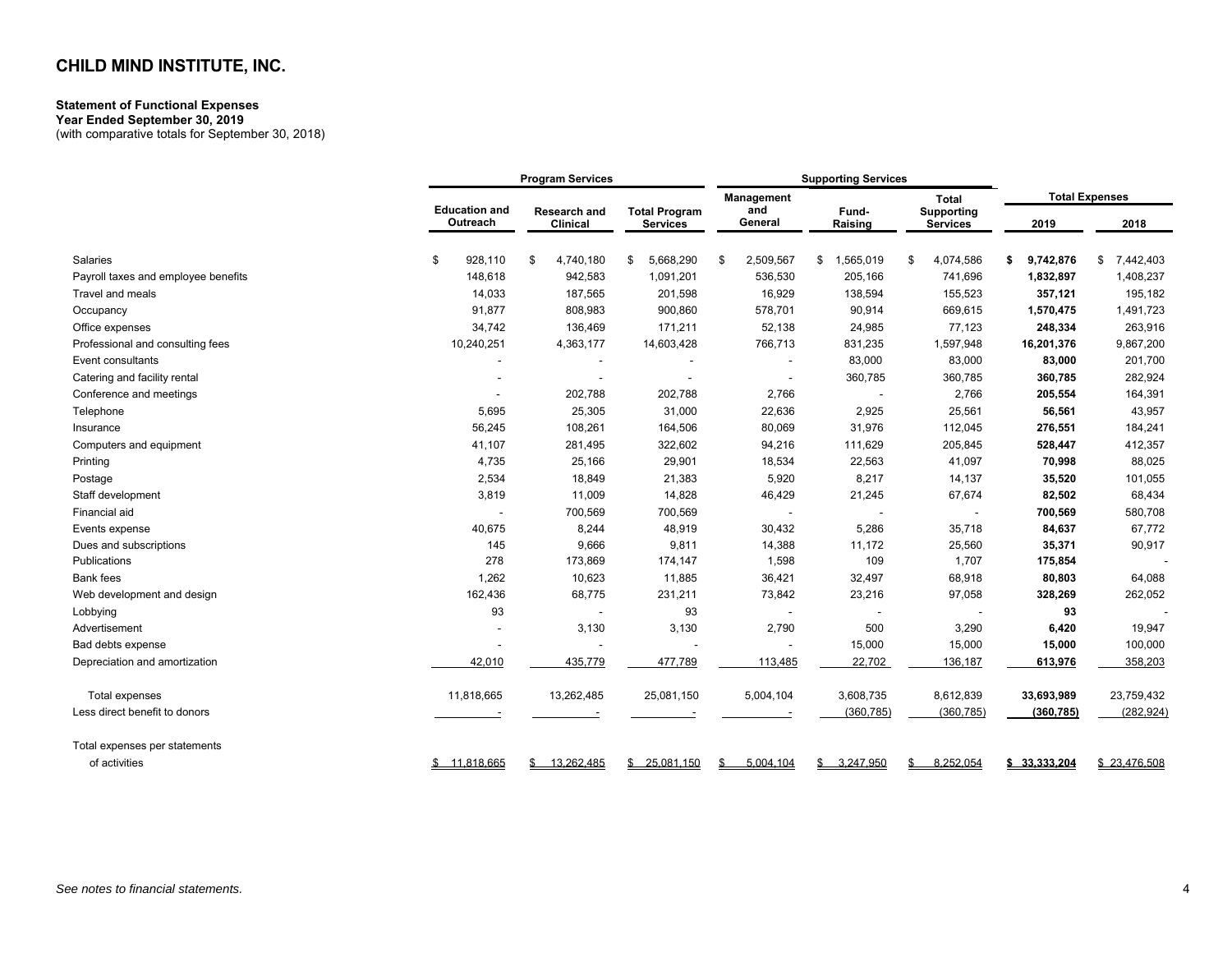#### **Statement of Functional Expenses Year Ended September 30, 2018**

|                                            | <b>Program Services</b>          |                                        |                                         |                                     |                  |                                     |                       |
|--------------------------------------------|----------------------------------|----------------------------------------|-----------------------------------------|-------------------------------------|------------------|-------------------------------------|-----------------------|
|                                            | <b>Education and</b><br>Outreach | <b>Research and</b><br><b>Clinical</b> | <b>Total Program</b><br><b>Services</b> | <b>Management</b><br>and<br>General | Fund-<br>Raising | <b>Total supporting</b><br>services | <b>Total Expenses</b> |
| Salaries                                   | \$<br>481,641                    | \$<br>2,507,488                        | \$<br>2,989,129                         | 3,222,216<br>\$                     | 1,231,058<br>\$  | \$<br>4,453,274                     | \$<br>7,442,403       |
| Payroll taxes and employee benefits        | 266,459                          | 676,273                                | 942,732                                 | 315,778                             | 149,727          | 465,505                             | 1,408,237             |
| Travel and meals                           | 5,053                            | 78,435                                 | 83,488                                  | 22,518                              | 89,176           | 111.694                             | 195,182               |
| Occupancy                                  | 119,641                          | 612,747                                | 732,388                                 | 661,488                             | 97,847           | 759,335                             | 1,491,723             |
| Office expenses                            | 17,380                           | 180,863                                | 198,243                                 | 29,075                              | 36,598           | 65,673                              | 263,916               |
| Professional and consulting fees           | 6,804,812                        | 2,503,223                              | 9,308,035                               | 337,027                             | 222,138          | 559,165                             | 9,867,200             |
| Event consultants                          |                                  |                                        |                                         |                                     | 201,700          | 201,700                             | 201,700               |
| Catering and facility rental               |                                  |                                        |                                         |                                     | 282,924          | 282,924                             | 282,924               |
| Conference and meetings                    |                                  | 161,820                                | 161,820                                 | 1,921                               | 650              | 2,571                               | 164,391               |
| Telephone                                  | 4,493                            | 23,316                                 | 27,809                                  | 14,080                              | 2,068            | 16,148                              | 43,957                |
| Insurance                                  | 31,431                           | 66,269                                 | 97,700                                  | 70,066                              | 16,475           | 86,541                              | 184,241               |
| Computers and equipment                    | 48,568                           | 279,285                                | 327,853                                 | 53,282                              | 31,222           | 84,504                              | 412,357               |
| Printing                                   | 6,871                            | 23,446                                 | 30,317                                  | 5,646                               | 52,062           | 57,708                              | 88,025                |
| Postage                                    | 2,218                            | 12,084                                 | 14,302                                  | 5,926                               | 80,827           | 86,753                              | 101,055               |
| Staff development                          | 1,439                            | 59,494                                 | 60,933                                  | 6,308                               | 1,193            | 7,501                               | 68,434                |
| Financial aid                              |                                  | 580,708                                | 580,708                                 |                                     |                  |                                     | 580,708               |
| Events expense                             | 23,005                           | 30,226                                 | 53,231                                  | 12,501                              | 2,040            | 14,541                              | 67,772                |
| Dues and subscriptions                     | 3,414                            | 34,587                                 | 38,001                                  | 12,436                              | 40,480           | 52,916                              | 90,917                |
| <b>Bank</b> fees                           | 494                              | 9,281                                  | 9,775                                   | 20,496                              | 33,817           | 54,313                              | 64,088                |
| Web development and design                 | 85,762                           | 25,097                                 | 110,859                                 | 44,486                              | 106,707          | 151,193                             | 262,052               |
| Advertisement                              |                                  | 9,557                                  | 9,557                                   | 680                                 | 9,710            | 10,390                              | 19,947                |
| Bad debts expense                          |                                  |                                        |                                         | 100,000                             |                  | 100,000                             | 100,000               |
| Depreciation and amortization              | 51,835                           | 243,567                                | 295.402                                 | 41.105                              | 21,696           | 62,801                              | 358,203               |
| Total expenses                             | 7,954,516                        | 8,117,766                              | 16,072,282                              | 4,977,035                           | 2,710,115        | 7,687,150                           | 23,759,432            |
| Less: direct benefit to donors             |                                  |                                        |                                         |                                     | (282, 924)       | (282, 924)                          | 282,924               |
| Total expenses per statement of activities | 7,954,516                        | 8,117,766                              | 16,072,282                              | 4,977,035                           | 2,427,191        | 7,404,226                           | 23,476,508            |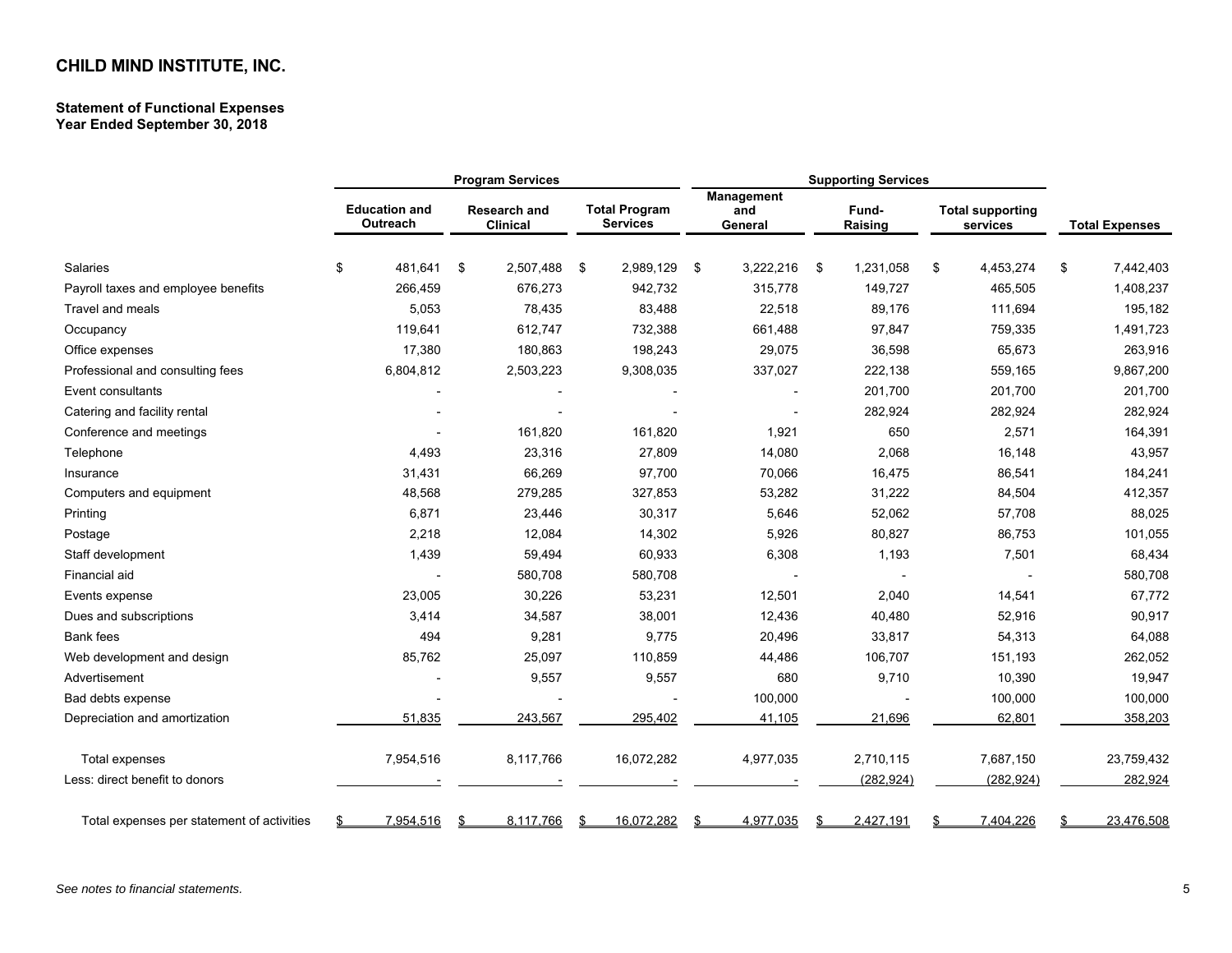# **Statements of Cash Flows**

|                                                                                                                            | <b>Year Ended</b><br>September 30, |               |                   |  |  |
|----------------------------------------------------------------------------------------------------------------------------|------------------------------------|---------------|-------------------|--|--|
|                                                                                                                            |                                    | 2019          | 2018              |  |  |
| <b>Cash flows from operating activities:</b>                                                                               |                                    |               |                   |  |  |
| Decrease in net assets<br>Adjustments to reconcile decrease in net assets to net cash<br>provided by operating activities: | \$                                 | (424, 350)    | (1,293,019)<br>\$ |  |  |
| Depreciation and amortization                                                                                              |                                    | 613,976       | 358,203           |  |  |
| Amortization of deferred rent obligation and lease incentive                                                               |                                    | 2,110,229     | 185,281           |  |  |
| Net realized and unrealized (gains) losses on investments                                                                  |                                    | (112, 589)    | 37,014            |  |  |
| Bad debts expense                                                                                                          |                                    | 15,000        | 100,000           |  |  |
| Donated securities                                                                                                         |                                    | (768, 036)    | (383, 301)        |  |  |
| Proceeds from sales of donated securities<br>Changes in:                                                                   |                                    | 768,036       | 383,301           |  |  |
| Accounts receivable                                                                                                        |                                    | 112,783       | (126, 975)        |  |  |
| Contributions receivable, net                                                                                              |                                    | 3,122,785     | 1,922,458         |  |  |
| Government grants receivable                                                                                               |                                    | (778, 904)    | 4,785             |  |  |
| Prepaid expenses and other assets                                                                                          |                                    | (194, 267)    | (95,085)          |  |  |
| Due from related parties                                                                                                   |                                    | (1, 166, 952) | 189,185           |  |  |
| Accounts payable and accrued expenses                                                                                      |                                    | 75,624        | 340,163           |  |  |
| Accrued salaries and vacation                                                                                              |                                    | 638,602       | 132,284           |  |  |
| Net cash provided by operating activities                                                                                  |                                    | 4,011,937     | 1,754,294         |  |  |
| <b>Cash flows from investing activities:</b>                                                                               |                                    |               |                   |  |  |
| Proceeds from sales of investments                                                                                         |                                    | 5,508,600     | 10,775,244        |  |  |
| Purchases of investments                                                                                                   |                                    | (3, 140, 876) | (8,357,310)       |  |  |
| Purchases of property and equipment                                                                                        |                                    | (1,558,654)   | (2, 576, 383)     |  |  |
| Net cash provided by (used in) investing activities                                                                        |                                    | 809,070       | (158, 449)        |  |  |
| Net increase in cash, cash equivalents, and restricted cash                                                                |                                    | 4,821,007     | 1,595,845         |  |  |
| Cash, cash equivalents, and restricted cash, beginning of year                                                             |                                    | 4,421,899     | 2,826,054         |  |  |
| Cash, cash equivalents, and restricted cash, end of year                                                                   |                                    | 9.242.906     | 4,421,899<br>\$.  |  |  |
| Supplemental disclosure of cash flow information:                                                                          |                                    |               |                   |  |  |
| In-kind services                                                                                                           | S                                  | 9,259,962     | 6,582,960<br>\$   |  |  |
| Taxes paid                                                                                                                 | S                                  | 13,200        | \$                |  |  |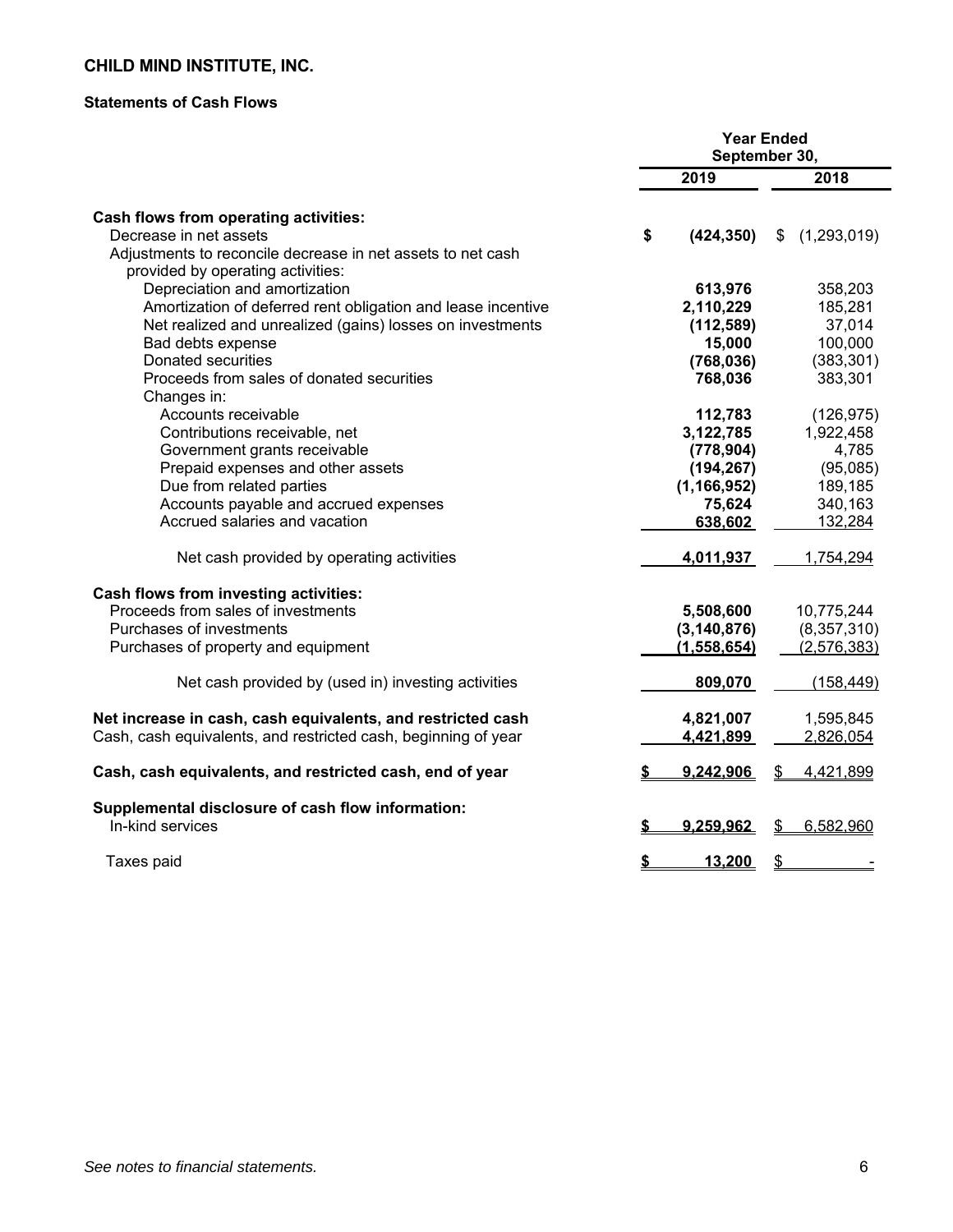**Notes to Financial Statements September 30, 2019 and 2018** 

#### **NOTE A - ORGANIZATION AND NATURE OF ACTIVITIES AND SIGNIFICANT ACCOUNTING POLICIES**

# **[1] Organization:**

Child Mind Institute, Inc. ("CMI"), incorporated in New York in 2009, is an independent not-for-profit organization dedicated to transforming the lives of children and families struggling with mental health and learning disorders. CMI works to deliver the highest standards of care, advance the science of the developing brain and empower parents, professionals, and policymakers to support children when and where they need it most. Together with its supporters, CMI is helping children reach their full potential in school and in life.

As further described in Note E, CMI has related activities in common with Child Mind Medical Practice, PLLC (the "Practice"), a professional service limited liability company organized in New York in 2010 which specializes in the treatment of psychological and behavioral disorders in children and adolescents. CMI facilitated the creation of the Practice to provide clinical care and treatment to children and adolescents which, under applicable law, CMI may not directly provide. CMI's president is also a member of the Practice; however, there are no shared governing-board members between the two organizations, and CMI does not have a direct ownership interest in the Practice henceforth, the criteria for consolidation is not met.

CMI is also related to Child Mind Medical Practice, PC (the "California Practice"), a professional medical corporation organized in California in January 2019 which also specializes in the treatment of psychological and behavioral disorders in children and adolescents in the State of California. Similar to the Practice, CMI facilitated the creation of the California Practice to provide clinical care and treatment to children and adolescents, which, under applicable law, CMI may not directly provide. CMI's president is also the sole shareholder of the California Practice; however there are no shared governing-board members between the two organizations, and CMI does not have a direct ownership interest in the California Practice henceforth, the criteria for consolidation is not met.

CMI is exempt from federal income taxes under Section 501(c)(3) of the U.S. Internal Revenue Code (the "Code") and from state and local taxes under comparable laws.

# **[2] Basis of accounting:**

The financial statements of CMI have been prepared using the accrual basis of accounting and conform to accounting principles generally accepted in the United States of America ("U.S. GAAP"), as applicable to notfor-profit organizations.

#### **[3] Use of estimates:**

The preparation of financial statements in conformity with U.S. GAAP requires management to make estimates and assumptions that affect the reported amounts of assets, liabilities, support and revenue and expenses, as well as the disclosure of contingent assets and liabilities. Actual results could differ from those estimates.

#### **[4] Cash, cash equivalents, and restricted cash:**

For financial-reporting purposes, CMI considers all highly liquid investments, with maturities of three months or less when purchased, to be cash equivalents. Cash equivalents considered to be a part of CMI's investment portfolio are reported as investments in the statements of financial position. A portion of cash has been restricted as collateral against CMI's letter of credit for its operating leases (see Note K[1]).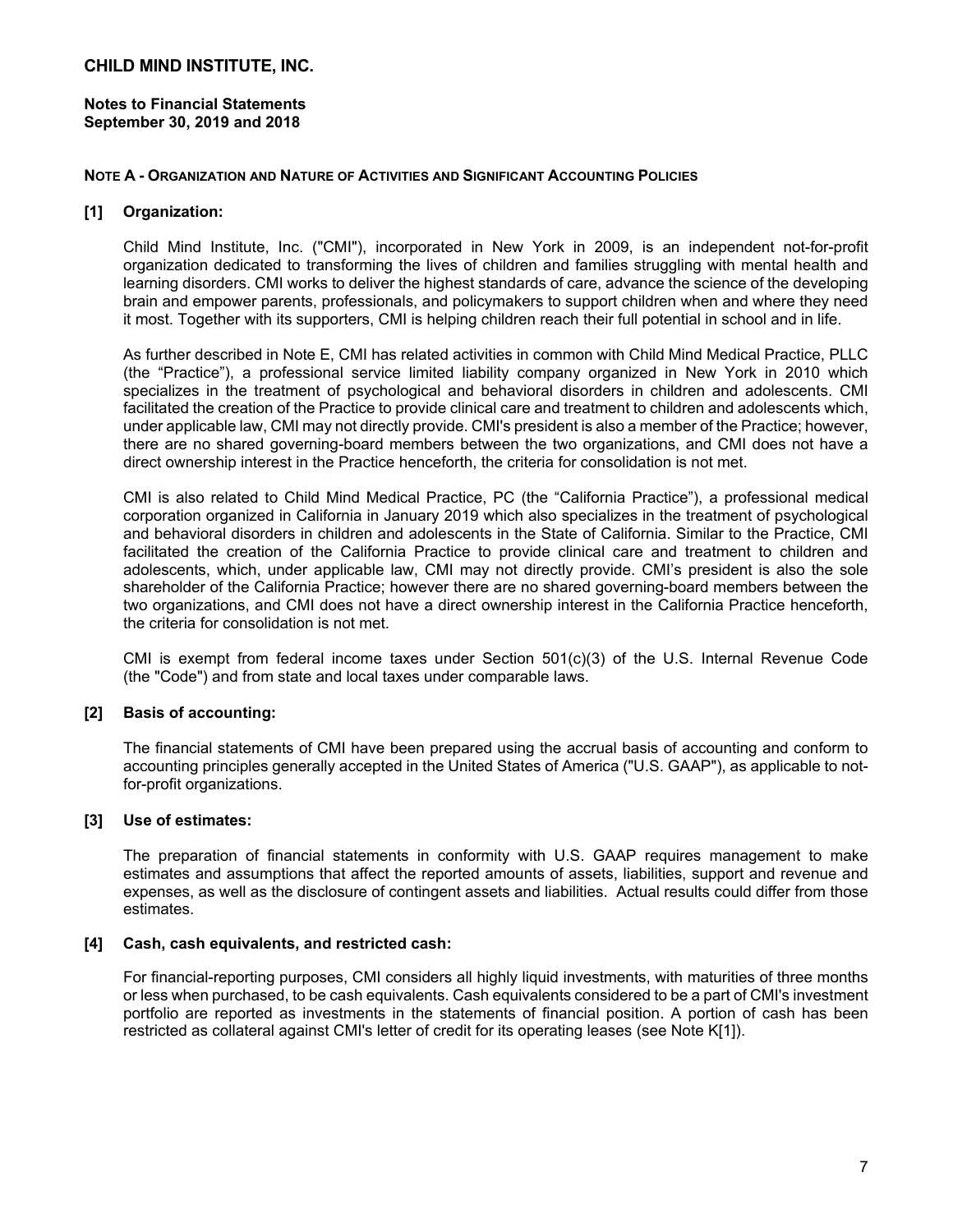**Notes to Financial Statements September 30, 2019 and 2018** 

# **NOTE A - ORGANIZATION AND NATURE OF ACTIVITIES AND SIGNIFICANT ACCOUNTING POLICIES (CONTINUED)**

#### **[5] Investments:**

CMI's investments in equity securities, mutual funds, and fixed income securities are reported at their fair values in the statements of financial position based on quoted market prices. Cash equivalents held as a part of the investment portfolio are also included in the balances reported as investments.

CMI's investments, in general, are subject to various risks, such as interest-rate, market, and credit risks. Due to the level of risk associated with certain investment securities, it is at least reasonably possible that changes could materially affect the amounts reported in the financial statements.

Investment transactions are recorded on a trade-date basis. Realized gains and losses on investments sold, and unrealized appreciation and depreciation on investments held, are reported in the statements of activities as increases or decreases in net assets without donor restrictions, unless their use is restricted through donor stipulation. Realized gains and losses on investments are determined by comparison of the cost of acquisition to the proceeds received at the time of disposition. Unrealized gains and losses on investments are determined by comparing the investment's cost to the fair value at the end of each fiscal year. The earnings from dividends and interest are recognized when earned.

Donated securities are recorded at their estimated fair values, as determined by the proceeds received on the dates of donation or by their net asset values as determined by the CMI's management. CMI's policy is to sell the donated securities immediately, and, accordingly, for purposes of the statements of cash flows, donated securities and the proceeds generated from their sale are included within operating activities.

Investment expenses include the services of bank trustees, investment managers and custodians. The balance of investment management fees disclosed in Note C are those specific fees charged by CMI's various investment managers in each fiscal year; however, they do not include those fees that are embedded in various other investment accounts and transactions.

# **[6] Property and equipment:**

Property and equipment are stated at their original costs, net of accumulated depreciation and amortization, at the dates of acquisition, or, if contributed, at their fair values at the dates of donation. CMI capitalizes items of property and equipment that have a cost of \$3,000 or more and a useful life greater than one year, whereas minor costs of repair and maintenance are expensed as incurred. Depreciation of computer hardware and furniture and equipment is provided using the straight-line method over three to five years, the estimated useful lives of the related assets. Leasehold improvements are amortized over the remaining lease term, or the useful lives of the improvements, whichever is shorter.

Management evaluates the recoverability of the investment in long-lived assets on an on-going basis and recognizes any impairment in the year of determination. Long-lived assets were tested for impairment as of September 30, 2019 and 2018, respectively, and in the opinion of management, there were no impairments. It is reasonably possible that relevant conditions could change in the near term and necessitate a change in management's estimate of the recoverability of these assets.

# **[7] Website and software costs:**

Website costs related to data consulting services, site configuration and infrastructure, and conceptual design are capitalized. The costs incurred for the purchase of software and upgrades that result in additional functionality are capitalized. Costs relating to operation and content are expensed as incurred. Capitalized website and software costs are amortized over a five-year and three-year expected life for website costs and software costs, respectively, using the straight line method. At each year end, capitalized website and software costs are reported in the accompanying statements of financial position net of accumulated amortization of \$809,865 and \$757,325, respectively.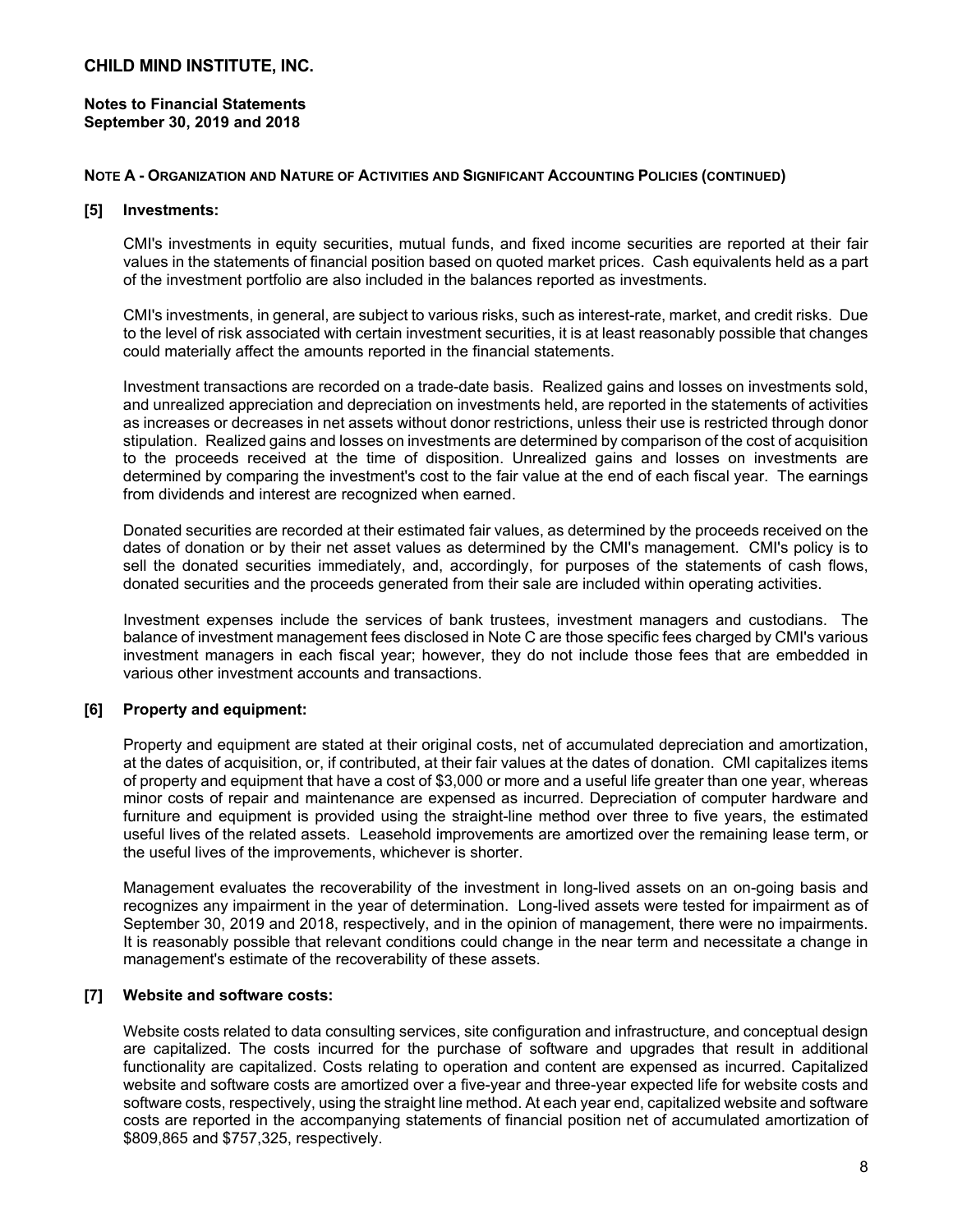**Notes to Financial Statements September 30, 2019 and 2018** 

#### **NOTE A - ORGANIZATION AND NATURE OF ACTIVITIES AND SIGNIFICANT ACCOUNTING POLICIES (CONTINUED)**

#### **[8] Accrued vacation:**

Accrued vacation represents CMI's obligation for the cost of unused employee vacation time payable in the event of employee departures; the obligation is recalculated every year. At September 30, 2019 and 2018, the accrued vacation obligation was \$555,041 and \$386,103, respectively, and is reported in the accompanying statements of financial position as a part of accrued salaries and vacation.

# **[9] Deferred rent obligation:**

Rent expense is recognized using the straight-line method over the term of the lease. The difference between rent expense incurred and rental amounts actually paid, which is attributable to scheduled rent increases and a rent abatement is reported as a deferred rent obligation in the balance sheet.

# **[10] Net assets:**

#### *(i) Net assets without donor restrictions:*

Net assets without donor restrictions represent those resources for which there are no restrictions by donors as to their use and are therefore available for current operations.

*(ii) Net assets with donor restrictions:* 

Net assets with donor restrictions represent those resources that are subject to donor imposed restrictions, such as specific purposes and/or the passage of time. Also included within net assets with donor restrictions are donor restrictions that are perpetual in nature and subject to the requirements of the State of New York's Uniform Prudent Management of Institutional Funds Act ("NYPMIFA"). These donors have stipulated that those resources be maintained in perpetuity with the resultant income and net capital appreciation arising from the underlying assets to be used in satisfaction of the wishes of those donors. When a donor restriction expires, that is, when a stipulated time restriction ends, or a purpose restriction is accomplished, or funds are appropriated through an action of the Board, net assets with donor restrictions are reclassified to net assets without donor restriction and are reported in the statements of activities as "net assets released from restrictions."

# **[11] Revenue recognition:**

#### *(i) Contributions and grants:*

Contributions to CMI are recognized as revenue upon the receipt of cash, of other assets, or of unconditional pledges. Contributions are recorded with donor restrictions if they are received with donor stipulations or time considerations as to their use. Gross proceeds paid by attendees at special events held as fundraising activities represents contribution revenue as well as the payment of the direct cost of the benefit received by the attendee at the event. Special-event income is reported net of the direct benefit to donors. Special event revenues, other than contributions, applicable to a current year are recognized as revenue in the year a special event takes place. Special event revenue received for a future year's event is deferred and recognized when the event takes place. Conditional contributions are recorded when the conditions have been met, and, if received in advance, are recognized in the statements of financial position as funds received in advance. Contributions to be received over periods longer than a single year are discounted at an interest rate commensurate with the risk involved.

Grant revenue is recognized based on the terms of each individual grant and is considered available for general use, unless the donor or grantor restricts the use thereof.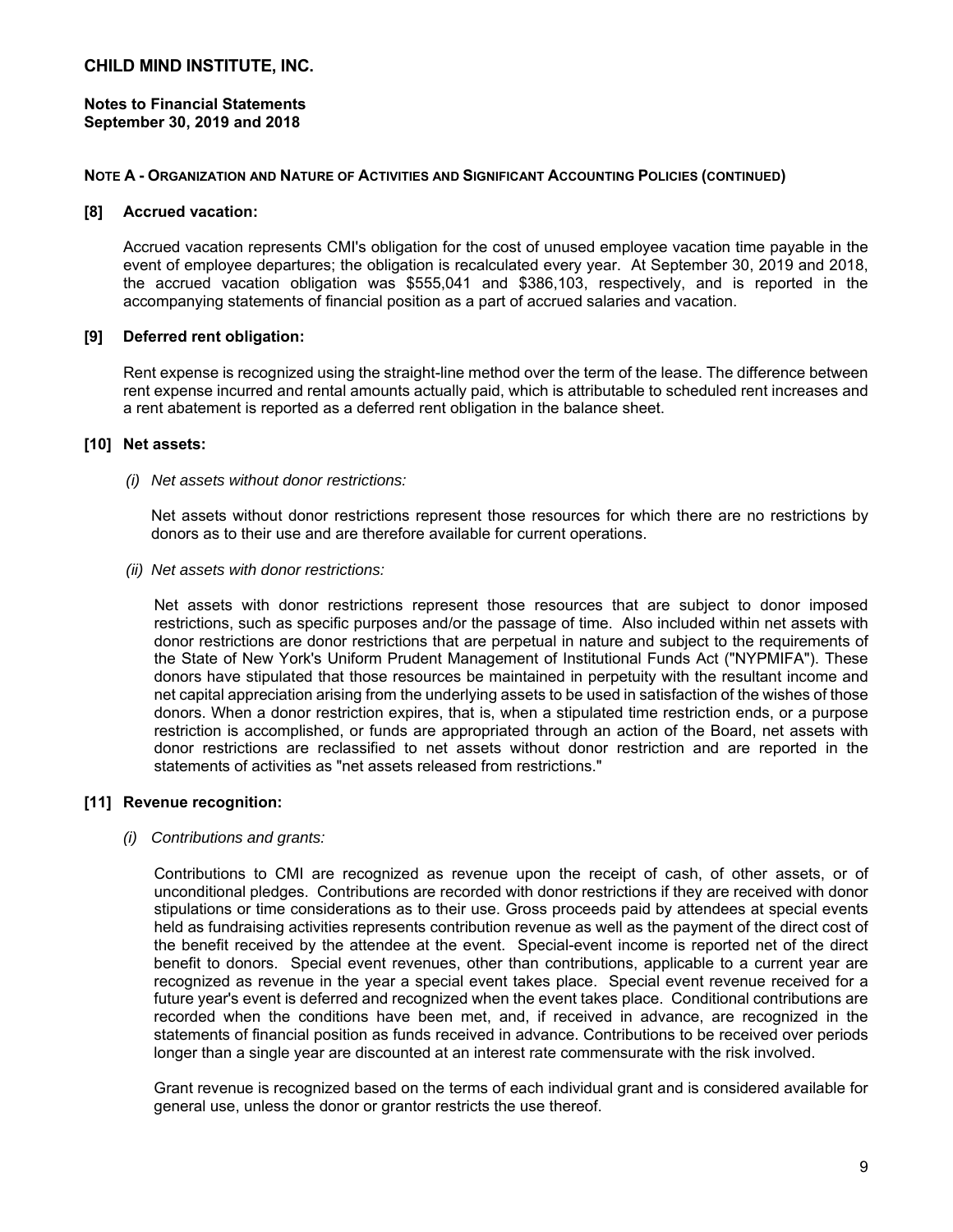**Notes to Financial Statements September 30, 2019 and 2018** 

# **NOTE A - ORGANIZATION AND NATURE OF ACTIVITIES AND SIGNIFICANT ACCOUNTING POLICIES (CONTINUED)**

# **[11] Revenue recognition: (continued)**

*(ii) Program service fees:* 

 Program service fee revenue is recognized when services have been rendered based on the terms of each individual contract.

#### *(iii) Administrative services:*

 Administrative services are recognized according to the terms of a contracted rate based on the value of services provided by CMI, based on actual costs incurred by CMI (see Note E).

# **[12] Donated services:**

For recognition of donated services in CMI's financial statements, such services must (i) create or enhance non-financial assets and (ii) typically need to be acquired if not provided by donation. Additionally, recognition of donated services must (i) require a specialized skill, and (ii) be provided by individuals possessing these skills. Accordingly, donated services are recorded as support at their estimated fair values at the dates of donation and are reported as unrestricted support unless the donor has restricted the donated assets to a specific purpose.

During fiscal-years 2019 and 2018, CMI received donated legal and marketing services totaling approximately \$173,000 and \$196,000, respectively. During fiscal-years 2019 and 2018, CMI received approximately \$9,087,000 and \$5,962,000, respectively, in the form of donated placements of public-service announcements ("PSAs"), in various forms of media. The PSAs served to communicate CMI's mission to the general public. The Practice also provided donated services of \$425,000 during fiscal-year 2018.

Donated services totaled approximately \$9,260,000 and \$6,583,000, during fiscal-years 2019 and 2018, respectively.

# **[13] Functional allocation of expenses:**

The costs of providing CMI's various programs and supporting services have been summarized on a functional basis in the statements of activities. The statement of functional expenses present expenses by functional and natural classification. Accordingly, direct costs have been functionalized within the program and supporting services, based on the nature of the expense. Indirect costs have been allocated on the basis of time allocation with the exception of occupancy and insurance which are allocated by square footage.

# **[14] Advertising:**

CMI expenses the costs of advertising as they are incurred. Advertising expense for fiscal-years 2019 and 2018 was approximately \$6,400 and \$20,000, respectively.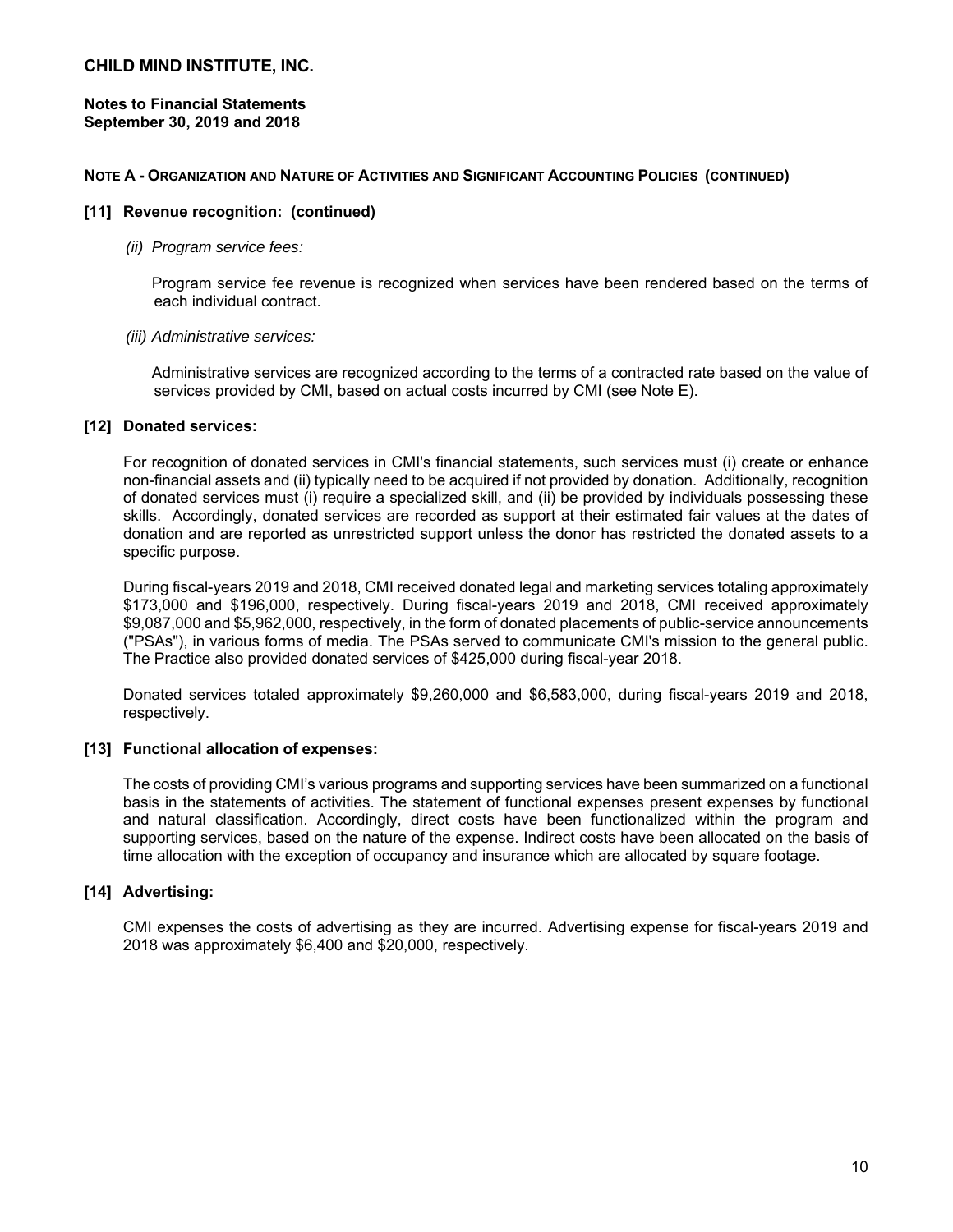# **Notes to Financial Statements September 30, 2019 and 2018**

#### **NOTE A - ORGANIZATION AND NATURE OF ACTIVITIES AND SIGNIFICANT ACCOUNTING POLICIES (CONTINUED)**

#### **[15] Income tax uncertainties:**

CMI is subject to the provisions of the Financial Accounting Standards Board's (the "FASB") Accounting Standards Codification ("ASC") Topic 740, *Income Taxes*, as it relates to accounting and reporting for uncertainty in income taxes. Because of CMI's general tax-exempt status, ASC Topic 740 has not had, and is not anticipated to have, a material impact on CMI's financial statements.

Subsequent to year-end, the provision in the tax code requiring CMI to remit a tax attributable to transportation fringe benefits was repealed retroactively to December 31, 2017, therefore eliminating CMI's obligation for this tax. CMI will file for a claim of refund for any taxes paid subsequent to December 31, 2017 relating to transportation fringe benefits.

#### **[16] Adoption of accounting pronouncement:**

#### *(i) Presentation of Financial Statements of Not-for-Profit Entities:*

In August 2016, the FASB issued Accounting Standards Update ("ASU") No. 2016-14, *Presentation of Financial Statements of Not-for-Profit Entities*. ASU 2016-14 amends financial-statement presentations and disclosures. ASU 2016-14 includes qualitative and quantitative requirements in the following areas: (i) net asset classifications, (ii) investment returns, (iii) expense categorizations, and (iv) liquidity and availability of resources. ASU 2016-14 was effective for annual reporting periods beginning after December 15, 2017. Accordingly, CMI was required to adopt ASU 2016-14 for its year-ended September 30, 2019, which under U.S. GAAP was a change in accounting principle requiring retroactive application in the financial statement of certain areas whereas other areas are to be adopted on a prospective basis. Although CMI's adoption of ASU 2016-14 had no effect on CMI's total net assets or its changes in net assets for 2019 and 2018, certain reclassifications were required. Accordingly, CMI changed its presentation of its net assets classes and added certain footnote disclosures.

# *(ii) Fair Value Measurements:*

In August 2018, the FASB issued Accounting Standards Update No. 2018-13 ("ASU 2018-13"), *Fair Value Measurement (Topic 820) Disclosure Framework-Changes to the Disclosure Requirements for Fair Value Measurement*. The amendments in this update apply to all entities that are required to make disclosures about recurring or nonrecurring fair value measurements. Certain of the disclosures that are required by the amendments are not required for nonpublic entities. ASU 2018-13 eliminates, adds and modifies certain disclosure requirements for fair value measurements as part of its disclosure framework project. ASU 2018- 13 is effective for fiscal years beginning after December 15, 2019 and interim periods within those fiscal years. The amendments on changes in unrealized gains and losses, the range and weighted average of significant unobservable inputs used to develop Level 3 fair value measurements, and the narrative description of measurement uncertainty should be applied prospectively for only the most recent annual period presented in the year of adoption. All other amendments should be applied retrospectively to each period for which the financial statements are presented. Early adoption is permitted. CMI elected to adopt ASU 2018-13 as of and for the fiscal year ended September 30, 2019. The amendment has been applied prospectively and retrospectively to applicable amendments as defined above for all periods presented.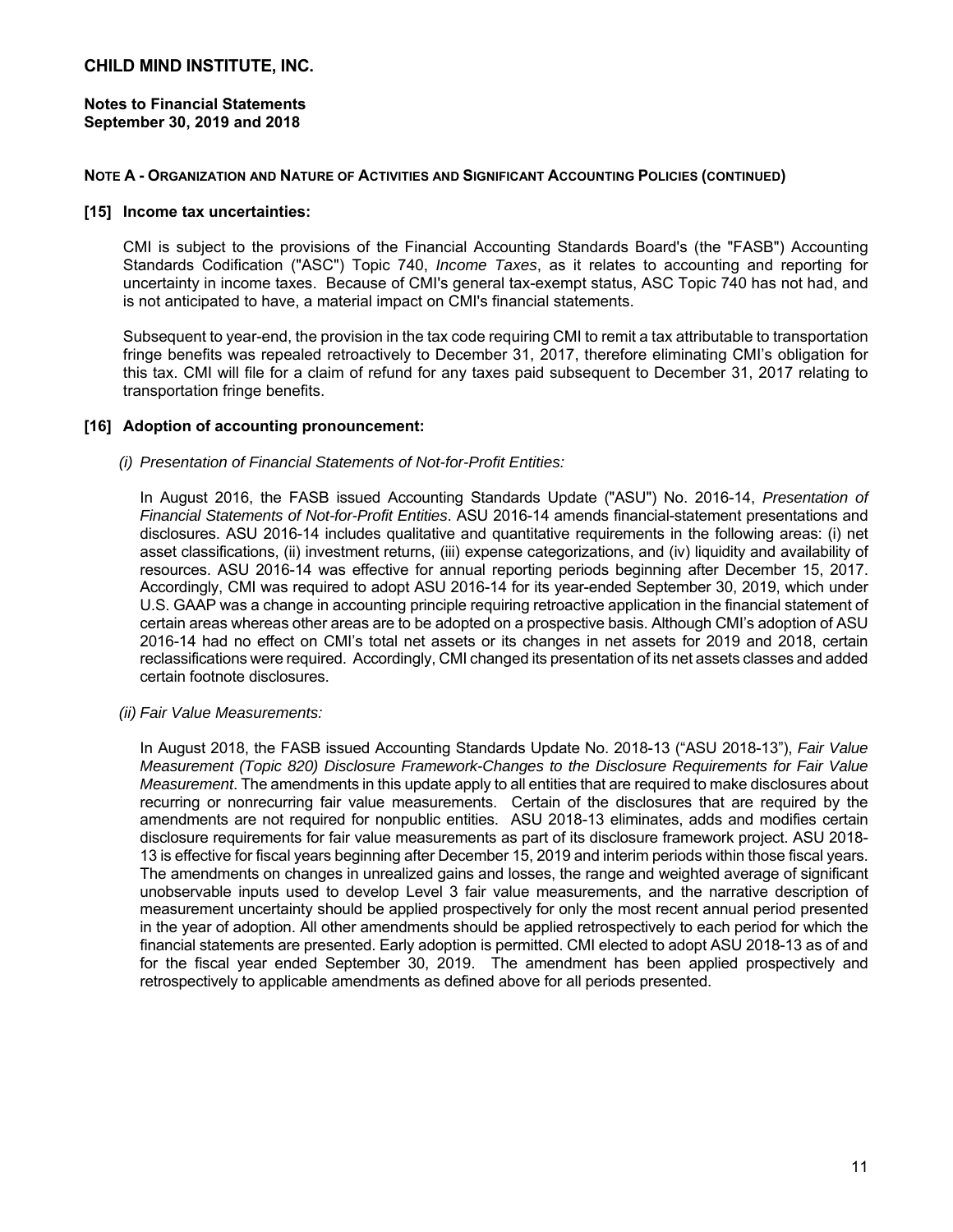**Notes to Financial Statements September 30, 2019 and 2018** 

# **NOTE A - ORGANIZATION AND NATURE OF ACTIVITIES AND SIGNIFICANT ACCOUNTING POLICIES (CONTINUED)**

#### **[17] Upcoming accounting pronouncement:**

#### *(i) Revenue from Contracts with Customers:*

In May 2014, the FASB issued ASU 2014-09, *Revenue from Contracts with Customers (Topic 606)*, which outlines a single comprehensive model for entities to use in accounting for revenue arising from contracts with customers and supersedes most current revenue recognition guidance, including industry-specific guidance. ASU 2014-09 requires an entity to recognize revenue depicting the transfer of goods or services to customers in an amount that reflects the consideration to which the entity expects to be entitled in exchange for those goods or services. ASU 2014-09 will also result in enhanced revenue related disclosures. The new standard is effective for fiscal years beginning after December 15, 2018. The standard permits the use of either the retrospective or cumulative effect transition method. The adoption of ASU 2014-09 is not expected to have a material effect on the financial statements but will require enhanced disclosures; however, management is in the process of assessing the impact of this ASU on the financial statements.

*(ii) Clarifying the Scope and the Accounting Guidance for Contributions Received and Contributions Made:*

In June 2018, the FASB issued ASU 2018-08, Not-for-Profit Entities, *Clarifying the Scope and the Accounting Guidance for Contributions Received and Contributions Made*. This standard provides a framework for evaluating whether grants should be accounted for as exchange transactions or as nonexchange transactions. For non-exchange transactions, the new guidance clarifies whether arrangements are conditional or unconditional. The standard is effective for years beginning after December 15, 2018 for entities receiving resources and after December 15, 2019 for entities providing resources. Management is in the process of assessing the impact of this ASU on the financial statements.

*(iii) Leases:*

In February 2016, the FASB issued ASU No. 2016-02, *Leases (Topic 842)*, which will require companies to recognize lease assets and lease liabilities (related to leases previously classified as operating under previous GAAP) on the balance sheet. The ASU will be effective commencing January 1, 2021. Management is in the process of assessing the impact of this ASU on the financial statements.

# **[18] Subsequent events:**

CMI has evaluated subsequent events through May 20, 2020, the date on which the financial statements were available to be issued.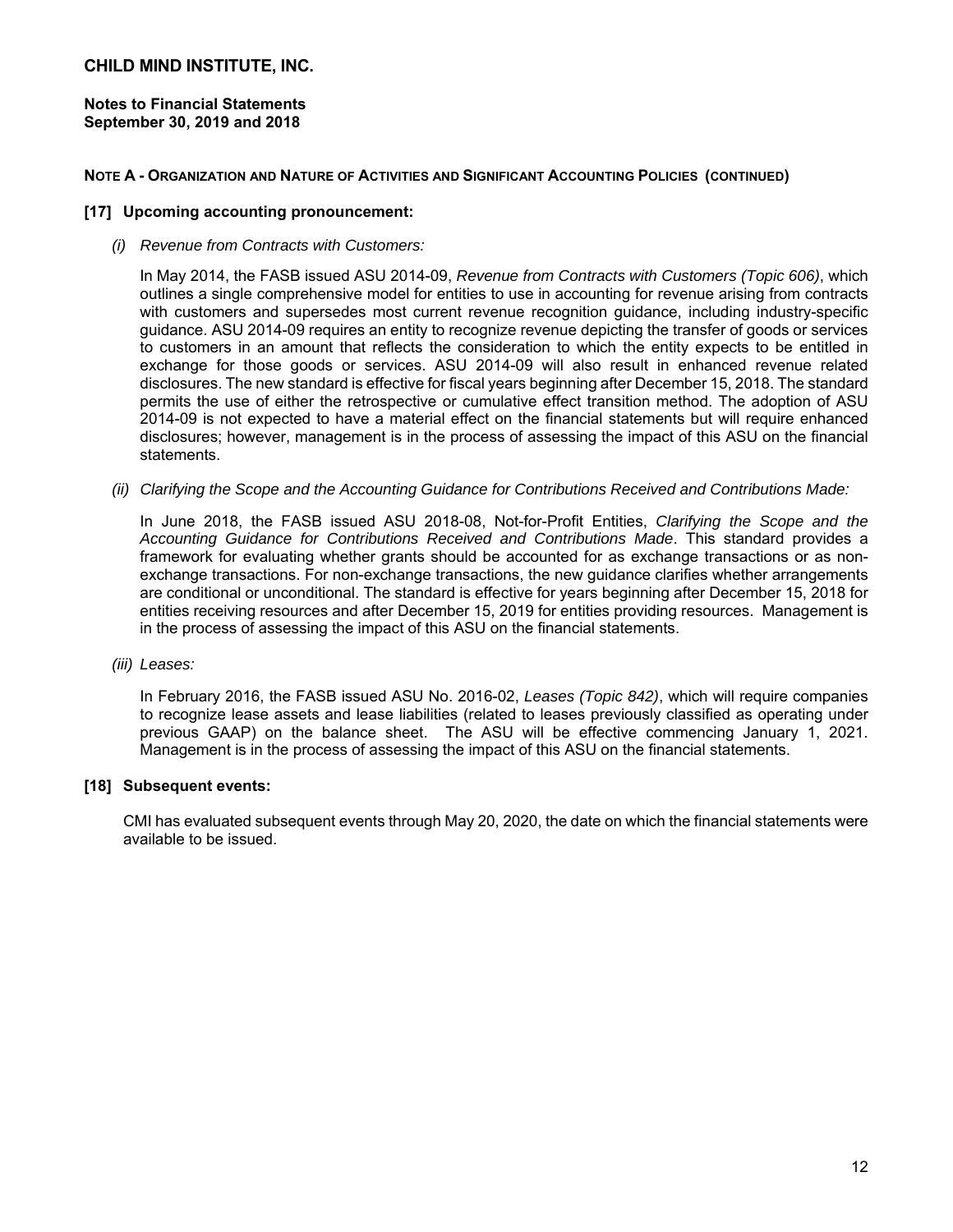# **Notes to Financial Statements September 30, 2019 and 2018**

# **NOTE B - RECEIVABLES**

# **[1] Contributions receivable:**

At each fiscal year-end, contributions receivable were estimated to be due as follows:

|                                                                                                                   | September 30, |                        |   |                         |
|-------------------------------------------------------------------------------------------------------------------|---------------|------------------------|---|-------------------------|
|                                                                                                                   | 2019          |                        |   | 2018                    |
| Less than one year<br>One year to five years                                                                      | S             | 3,537,708<br>4,448,403 | S | 6,612,449<br>4,675,155  |
| Less allowance for doubtful collection                                                                            |               | 7,986,111<br>(15,000)  |   | 11,287,604<br>(100,000) |
| Reduction of pledges due in excess of one year to present<br>value, at discount rates ranging from 1.13% to 2.84% |               | (111,657)              |   | (190,364)               |
|                                                                                                                   |               | 7.859.454              |   | 10.997.240              |

During fiscal-years 2019 and 2018, CMI wrote-off contributions receivable against its allowance of \$100,000 and \$193,596, respectively.

# **[2] Accounts and government grants receivable:**

At each fiscal year-end, accounts and grants receivable consisted of amounts due to CMI for exchange-type transactions. All amounts are due within one year. Based on prior history, management believes that substantially all receivables are fully collectible and, accordingly, no allowance for doubtful amounts has been established.

# **NOTE C - INVESTMENTS**

At each fiscal year-end, investments consisted of the following:

|                                            | September 30,     |                      |      |                      |                   |                      |      |                      |  |
|--------------------------------------------|-------------------|----------------------|------|----------------------|-------------------|----------------------|------|----------------------|--|
|                                            |                   |                      | 2019 |                      |                   |                      | 2018 |                      |  |
|                                            | <b>Fair Value</b> |                      |      | Cost                 | <b>Fair Value</b> |                      |      | Cost                 |  |
| Money market funds<br>Mutual funds:        | \$                | 31,617               | \$   | 31,617               | \$                | 67.084               | \$   | 67,084               |  |
| Fixed-income funds<br>Market-hedging funds |                   | 1,555,228<br>115,753 |      | 1,568,301<br>108,364 |                   | 1,486,193<br>112,837 |      | 1,518,050<br>105,517 |  |
| U.S. government bonds<br>Corporate bonds   |                   |                      |      |                      |                   | 555,642<br>1,817,543 |      | 572,570<br>1,849,150 |  |
| Common stock                               |                   | 1,888,118            |      | 1,802,888            |                   | 1,806,552            |      | 1,714,861            |  |
|                                            |                   | 3.590.716            |      | 3.511.170            |                   | 5,845,851            |      | 5,827,232            |  |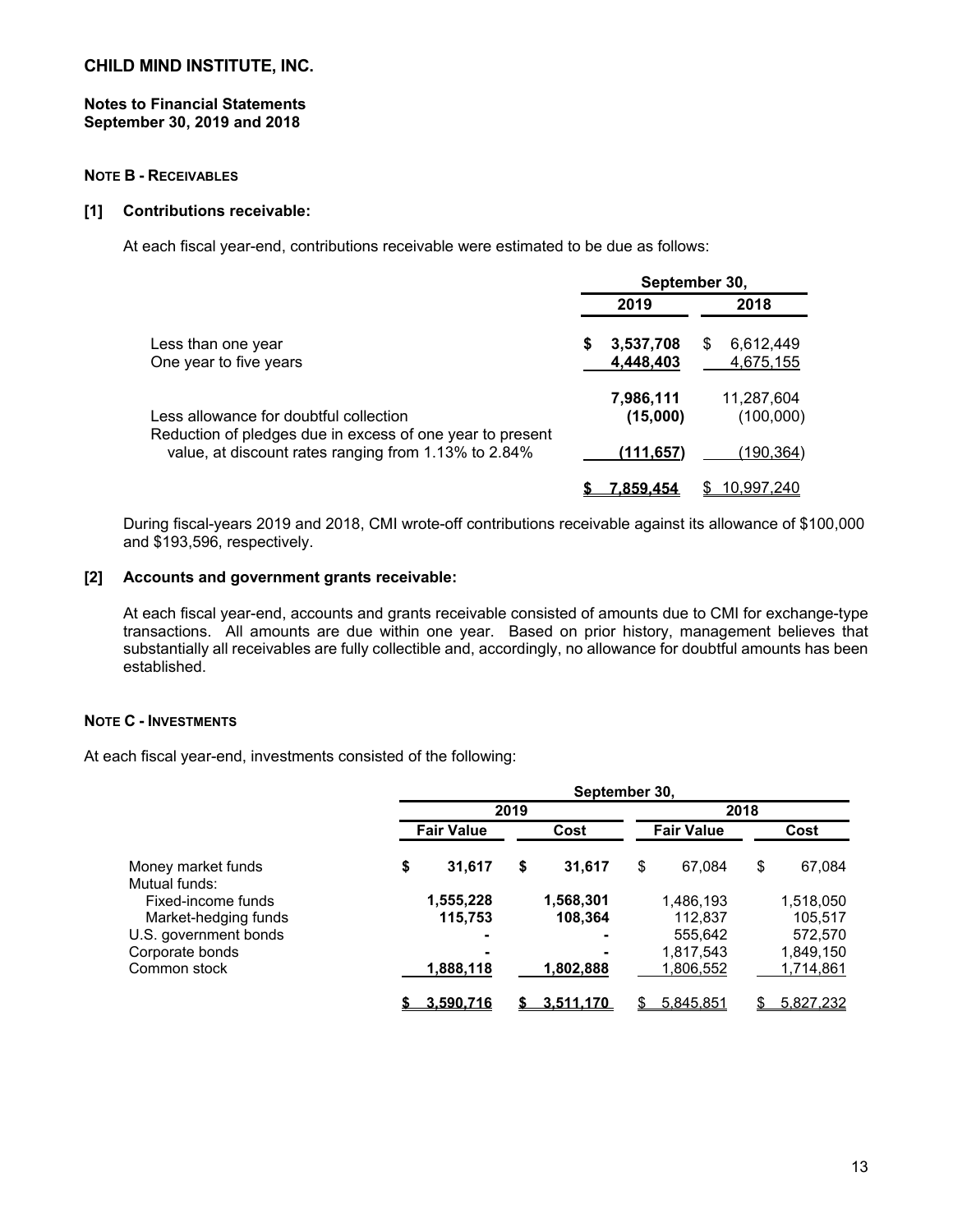# **Notes to Financial Statements September 30, 2019 and 2018**

# **NOTE C - INVESTMENTS (CONTINUED)**

During each fiscal year, net investment income consisted of the following:

|                            | Year Ended September 30, |                |   |            |  |
|----------------------------|--------------------------|----------------|---|------------|--|
|                            |                          | 2019           |   | 2018       |  |
| Interest and dividends     | S                        | 202,958        | S | 218,095    |  |
| Realized gains             |                          | 51,662         |   | 175,516    |  |
| Unrealized gains (losses)  |                          | 60,927         |   | (212, 530) |  |
| Investment management fees |                          | (33, 194)      |   | (46, 547)  |  |
|                            |                          | <u>282.353</u> |   | 134.534    |  |

ASC Topic 820, *Fair Value Measurements*, establishes a three-level valuation hierarchy of fair-value measurements. These valuation techniques are based upon observable and unobservable inputs. Observable inputs reflect market data obtained from independent sources, while unobservable inputs reflect market assumptions. These two types of inputs create the following fair-value hierarchy:

- Level 1: Valuations are based on observable inputs that reflect quoted market prices in active markets for identical investments, at the reporting date.
- Level 2: Valuations are based on (i) quoted prices for similar investments in active markets (ii) quoted prices for those investments, or similar investments, in markets that are not active or (iii) pricing inputs other than quoted prices that are directly or indirectly observable at the reporting date.
- Level 3: Valuations are based on pricing inputs that are unobservable and include situations where (i) there is little, if any, market activity for the investments, or (ii) the investments cannot be independently valued.

The available market data is monitored to assess the appropriate classification of financial instruments within the fairvalue hierarchy. Changes in economic conditions or valuation techniques may require the transfer of financial instruments from one level to another. In such instances, the transfer is reported at the beginning of the reporting period.

The following table summarizes the fair values of CMI's investments at each fiscal year-end, in accordance with the ASC Topic 820 valuation levels:

|                                    | September 30,               |   |                    |    |                             |    |                |     |              |     |                               |
|------------------------------------|-----------------------------|---|--------------------|----|-----------------------------|----|----------------|-----|--------------|-----|-------------------------------|
|                                    |                             |   | 2019               |    |                             |    |                |     | 2018         |     |                               |
|                                    | Level 1                     |   | Level <sub>2</sub> |    | <b>Total</b>                |    | Level 1        |     | Level 2      |     | Total                         |
| Money market funds<br>Mutual funds | 31.617                      | S | $\sim$             | \$ | 31.617                      |    | 67.084         | -\$ | $\sim$       | -\$ | 67.084                        |
| U.S. government bonds              | 1,670,981<br>$\blacksquare$ |   | ۰<br>۰             |    | 1,670,981<br>۰              |    | 1,599,030<br>٠ |     | ۰<br>555.642 |     | 1,599,030<br>555,642          |
| Corporate bonds<br>Common stock    | ۰<br>1,888,118              |   | ۰                  |    | $\blacksquare$<br>1,888,118 |    | ۰<br>1,806,552 |     | 1.817.543    |     | 1,817,543<br><u>1,806,552</u> |
|                                    | \$3,590,716                 |   |                    |    | 3.590.716                   | \$ | 3,472,666      |     | 2,373,185    |     | 5,845,851                     |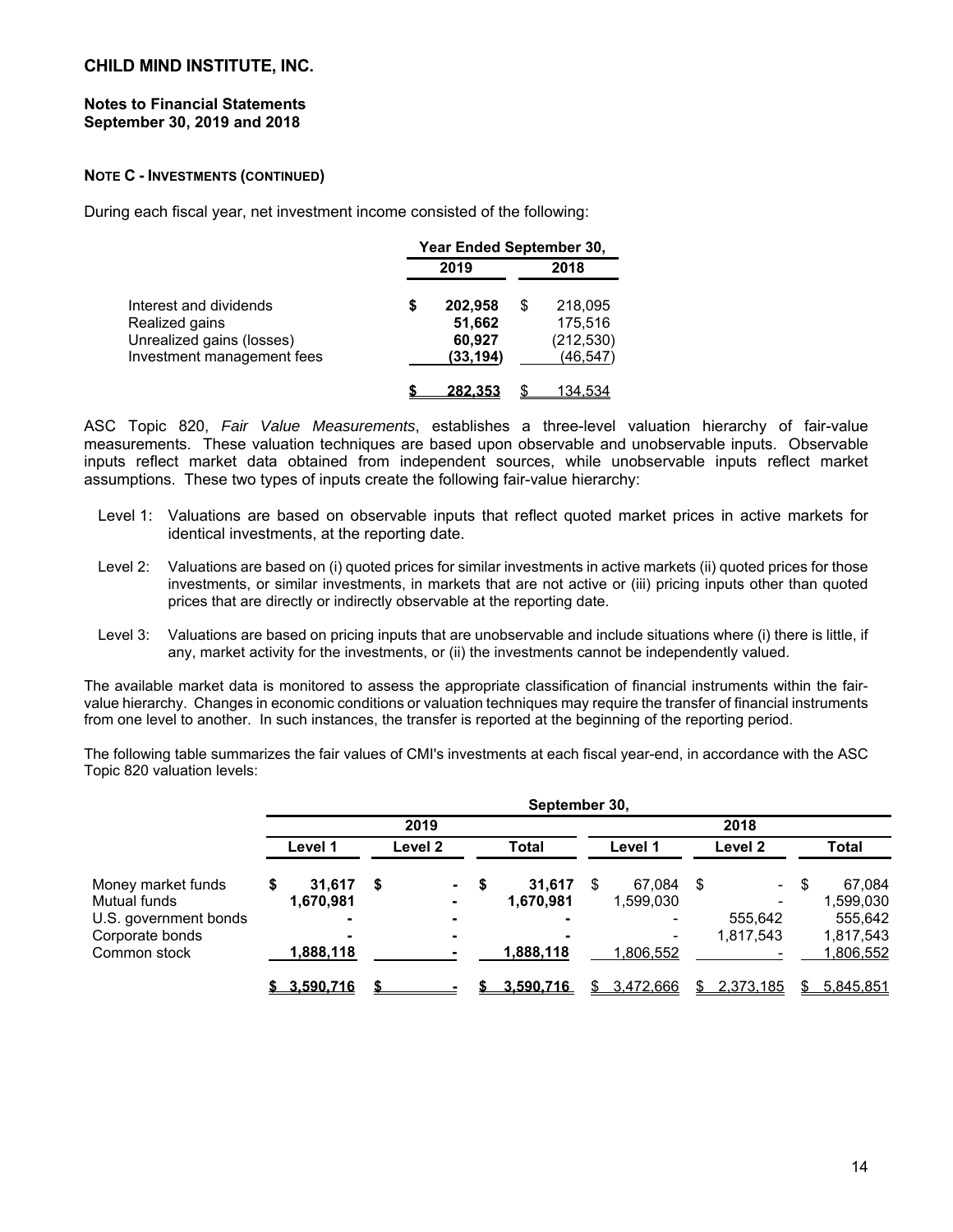# **Notes to Financial Statements September 30, 2019 and 2018**

# **NOTE D - PROPERTY AND EQUIPMENT**

At each fiscal year-end property and equipment consisted of the following:

|                                                 | September 30, |                        |  |  |  |
|-------------------------------------------------|---------------|------------------------|--|--|--|
|                                                 | 2019          | 2018                   |  |  |  |
| Computer hardware                               | 371,390<br>\$ | 283,179<br>S           |  |  |  |
| Furniture and equipment                         | 2,062,150     | 1,835,455              |  |  |  |
| Leasehold improvements                          | 5,328,021     | 4,084,273              |  |  |  |
|                                                 | 7,761,561     | 6,202,907              |  |  |  |
| Less: accumulated depreciation and amortization | (3, 182, 483) | (2,621,047)            |  |  |  |
|                                                 | \$4.579.078   | <u>3,581,860</u><br>S. |  |  |  |

# **NOTE E - RELATED-PARTY TRANSACTIONS**

As discussed in Note A[1], the relationship between the Practice, the California Practice and CMI lends itself to a variety of transactions and agreements as further described below:

# **[1] Administrative services agreements and other transactions:**

CMI provides certain administrative services to the Practice, and the Practice reimburses CMI for the value of those services, based on an agreement between the two organizations. During fiscal-years 2019 and 2018, CMI incurred \$1,583,693 and \$887,512, respectively, of costs associated with providing administrative services to the Practice, of which \$516,124 and \$1,058,102 were reimbursed during fiscal-years 2019 and 2018, respectively. As of September 30, 2019 and 2018, total related administrative costs due to CMI from the Practice amounted to \$2,083,692 and \$1,016,123 respectively.

Similarly, CMI provides certain administrative services to the California Practice, and the California Practice reimburses CMI for the value of those services, based on an agreement between the two organizations. During fiscal-year 2019, CMI incurred \$732,540, of costs associated with providing administrative services to the California Practice, of which \$732,540 was reimbursed during fiscal-year 2019. As of September 30, 2019, there were no related administrative costs due to CMI from the Practice. CMI also pays for certain expenses on behalf of the California Practice, and the California Practice reimburses CMI fully for these expenses. During fiscal year 2019 expenses paid by CMI on behalf of the California Practice was \$166,931, of which \$47,590 was reimbursed during fiscal-year 2019. As of September 30, 2019, the total cost of expenses due to CMI from the California Practice amounted to \$119,341.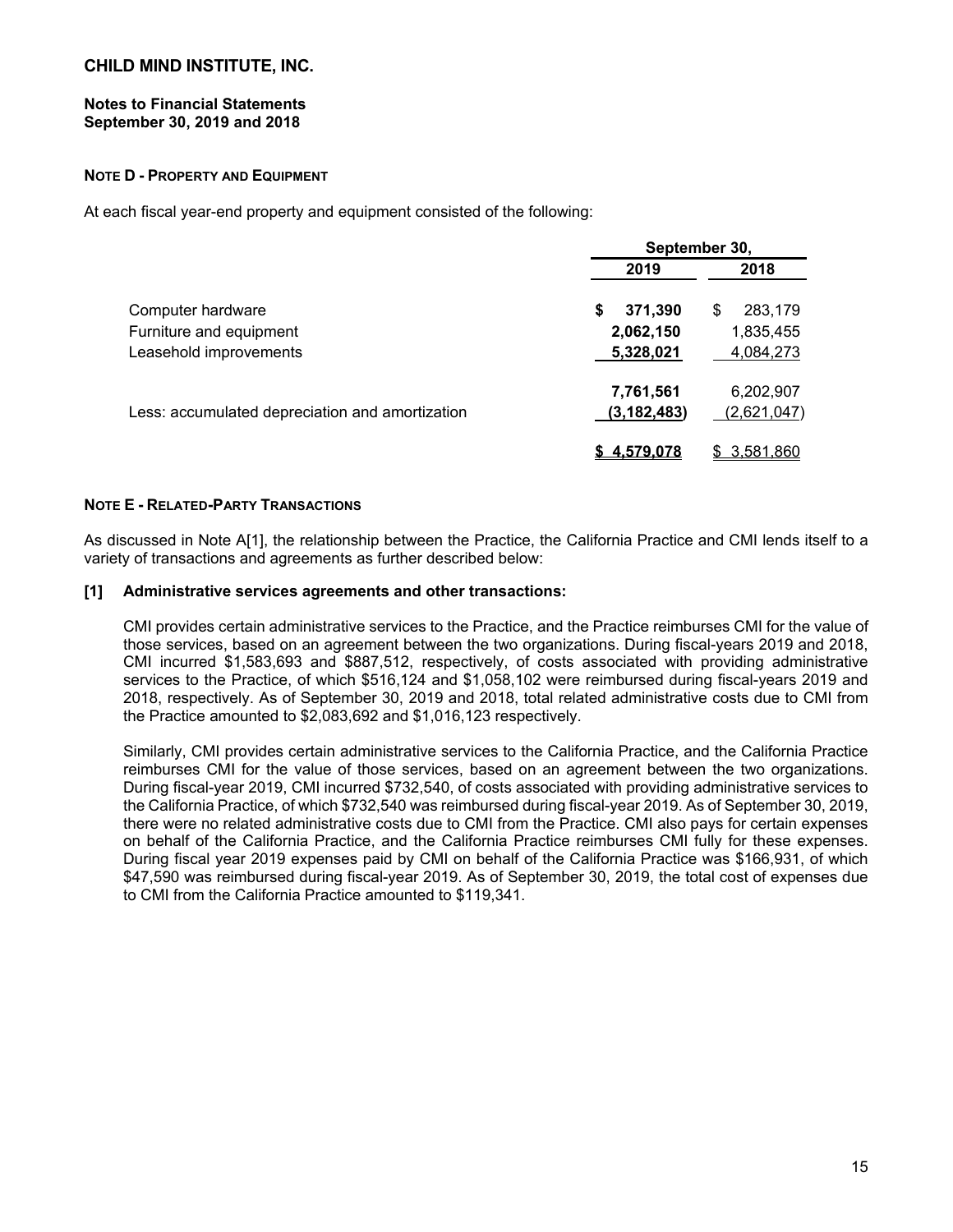**Notes to Financial Statements September 30, 2019 and 2018** 

# **NOTE E - RELATED-PARTY TRANSACTIONS (CONTINUED)**

#### **[2] Financial Aid Program:**

CMI instituted the Financial Aid Program in an effort to help children and families receive care and treatment, regardless of economic standing, by clinicians at the Practice and the California Practice. Families complete an application for aid at the Practice and the California Practice. Eligible families may receive a fee discount between 20%-60% of the cost of services. CMI raises funds to support this program. Financial aid for approved patients totaled \$700,569 and \$1,005,708 in fiscal-years 2019 and 2018, respectively. In fiscal-year 2018, the Practice provided \$425,000 of the total financial aid.

#### **[3] Sub-contracting:**

CMI receives contributions and grants that require the provision of services that CMI is unable to provide. In these instances, CMI sub-contracts with various agencies, including the Practice and the California Practice, to perform these services. CMI discloses to its donors and grantors that the services will be sub-contracted to satisfy the donor's and grantor's requests. During fiscal-years 2019 and 2018, sub-contracted amounts paid to the Practice in performance of these requests amounted to \$2,721,165 and \$1,555,373 respectively, and these amounts are included as part of the "professional and consulting fees" category in the accompanying statements of functional expenses.

#### **[4] Restricted grant agreement:**

CMI entered into a restricted grant agreement with the Practice pursuant to which CMI agreed to make special purpose restricted grants to the Practice up to the aggregate amount of \$1,750,000. To date, CMI has made grants to the Practice in the aggregate amount of \$690,000.

Similarly, CMI entered into a restricted grant agreement with the California Practice pursuant to which CMI agreed to make special purpose restricted grants to the California Practice up to the aggregate amount of \$5,000,000. To date, CMI has made grants to the California Practice in the aggregate amount of \$1,213,431. As of September 30, 2019, \$19,957 of restricted grant revenue was owed to the California Practice from CMI.

# **[5] License agreement:**

Pursuant to license agreements between CMI and the Practice and the California Practice, respectively, CMI granted a royalty-free license of certain of its trademarks and domain names to the Practice and the California Practice, subject to certain terms and conditions, including the termination of the license agreements in the event the Practice or the California Practice breaches the terms and conditions of the agreements.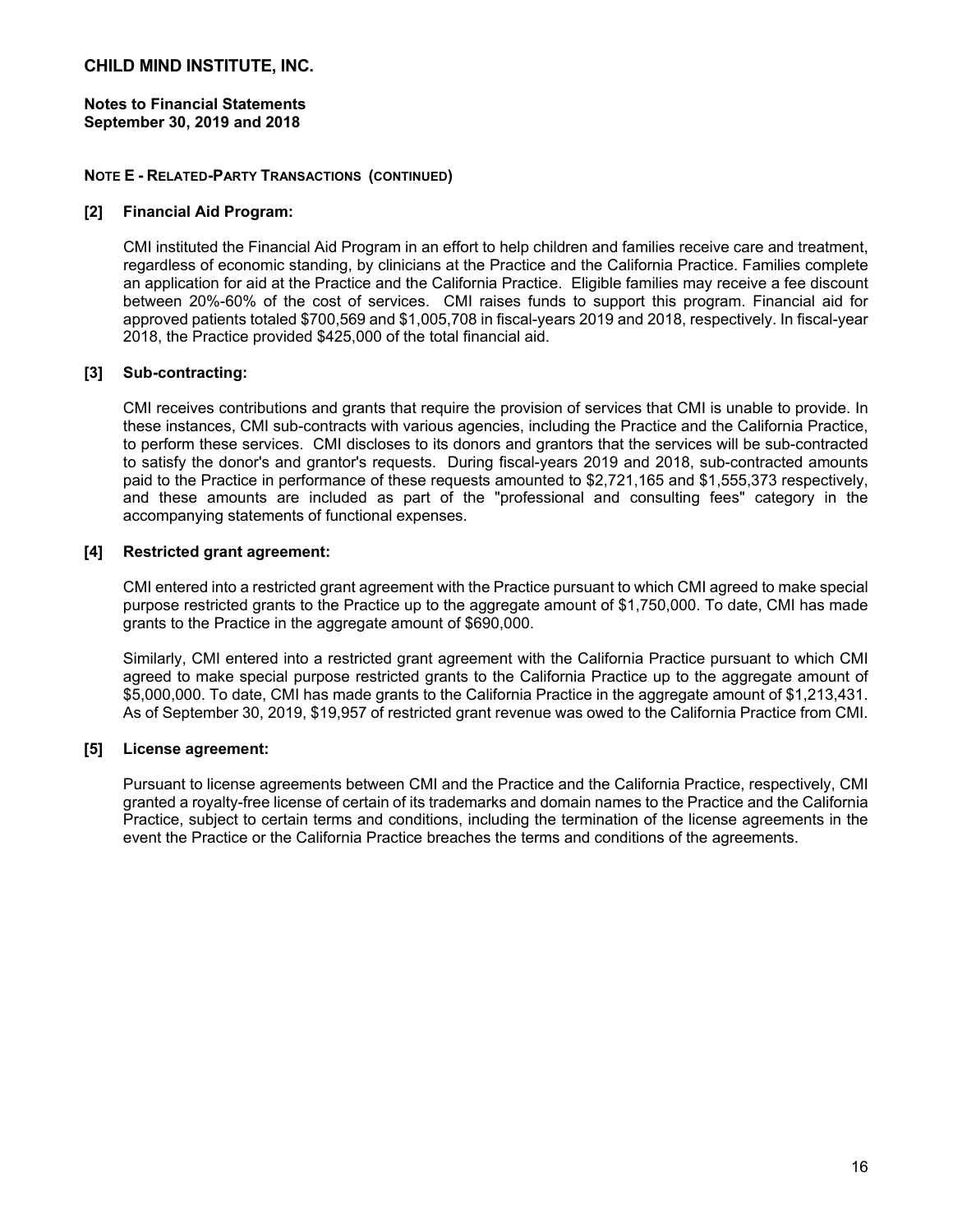# **Notes to Financial Statements September 30, 2019 and 2018**

# **NOTE F - NET ASSETS WITH DONOR RESTRICTIONS**

At each fiscal year-end, net assets with donor restrictions consisted of the following:

|                                                                                                                                                                                                               | September 30,                                                                                                   |                                                                                                                     |  |  |  |  |
|---------------------------------------------------------------------------------------------------------------------------------------------------------------------------------------------------------------|-----------------------------------------------------------------------------------------------------------------|---------------------------------------------------------------------------------------------------------------------|--|--|--|--|
|                                                                                                                                                                                                               | 2019                                                                                                            | 2018                                                                                                                |  |  |  |  |
| Purpose restrictions:<br>Science campaign<br>School-based programming<br>Financial aid<br>Research<br>Clinical<br><b>West Coast</b><br>Project UROK<br><b>Katz Lecture</b><br>Doris and Melvin Sirow Art Fund | \$<br>5,107,678<br>2,406,269<br>1,628,849<br>113,053<br>4,382,284<br>225,517<br>234,929<br>61,164<br>14,159,743 | \$<br>9,514,385<br>2,272,072<br>1,367,690<br>302,758<br>35,000<br>521,352<br>234,929<br>61,948<br><u>14,310,134</u> |  |  |  |  |
| Restricted for future periods                                                                                                                                                                                 | 2,161,167                                                                                                       | 973,855                                                                                                             |  |  |  |  |
| Accumulated endowment income<br>reserved for appropriation - research<br>and science                                                                                                                          | 39,434                                                                                                          | 95,523                                                                                                              |  |  |  |  |
| Perpetual in nature                                                                                                                                                                                           | 2,000,000                                                                                                       | 2,000,000                                                                                                           |  |  |  |  |
|                                                                                                                                                                                                               | 18.360.344                                                                                                      | <u>17,379,512</u>                                                                                                   |  |  |  |  |

During each fiscal year, net assets released from restrictions resulted from satisfying the following donor restrictions:

|                                 | <b>Year Ended</b><br>September 30, |           |    |                  |  |
|---------------------------------|------------------------------------|-----------|----|------------------|--|
|                                 |                                    | 2019      |    | 2018             |  |
| Purpose restrictions satisfied: |                                    |           |    |                  |  |
| Science campaign                | \$                                 | 5,091,214 | \$ | 3,722,023        |  |
| School-based programming        |                                    | 703,197   |    | 224,243          |  |
| Financial aid                   |                                    | 700,569   |    | 580,708          |  |
| Research                        |                                    | 305,810   |    | 115,581          |  |
| Project UROK                    |                                    |           |    | 44,096           |  |
| Katz Lecture                    |                                    |           |    | 1,647            |  |
| Doris and Melvin Sirow Art Fund |                                    | 784       |    | 2,489            |  |
| West Coast                      |                                    | 521,351   |    | 37,649           |  |
| Childmind.org website           |                                    |           |    | 18,607           |  |
|                                 |                                    | 7,322,925 |    | 4,747,043        |  |
| Time restrictions satisfied     |                                    | 1,164,219 |    | 1,411,100        |  |
|                                 |                                    | 8.487.144 |    | <u>6,158,143</u> |  |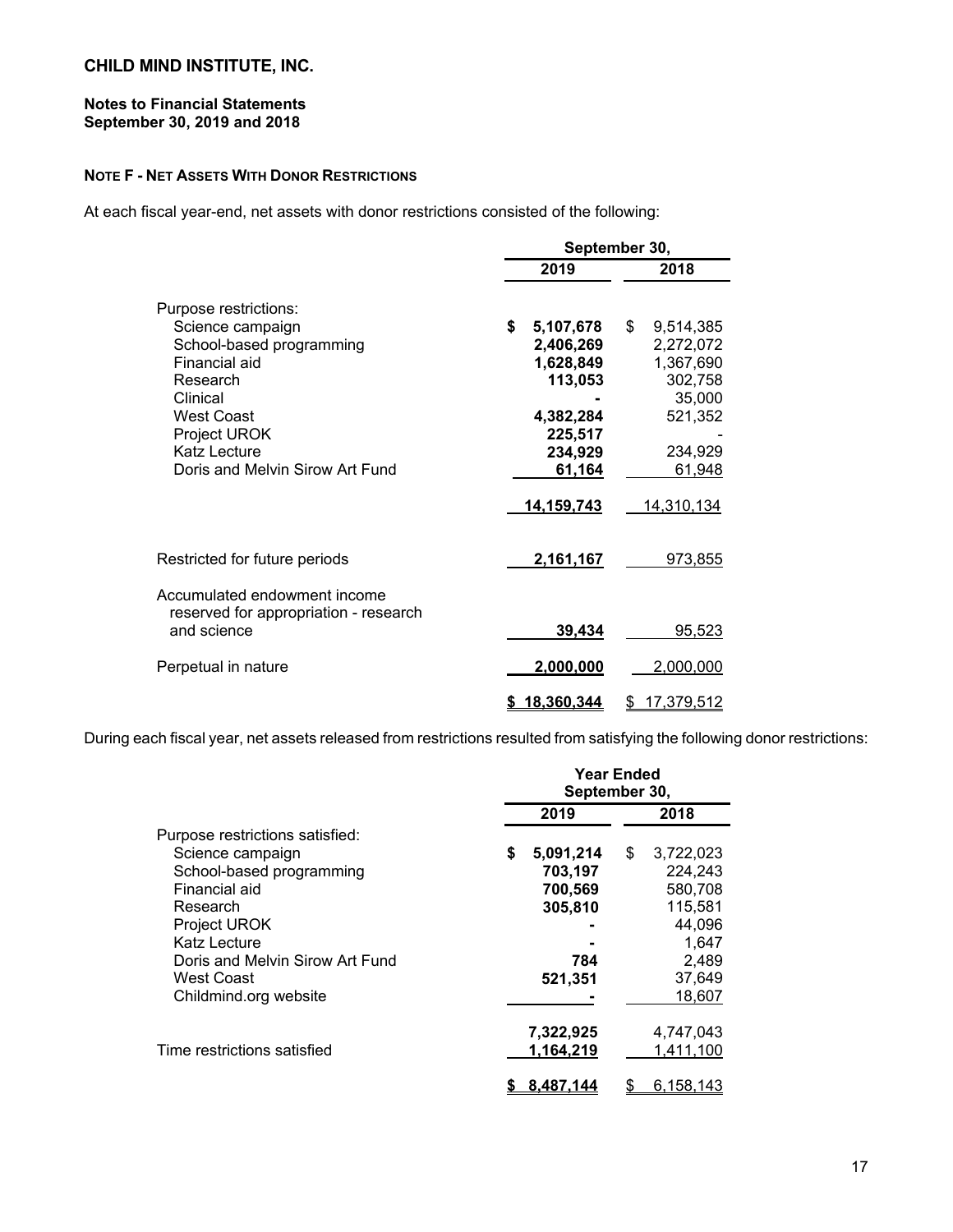# **Notes to Financial Statements September 30, 2019 and 2018**

# **NOTE G - ENDOWMENT**

# **[1] The endowment:**

CMI's endowment consists of a fund with donor restriction to support a research position at CMI.

#### **[2] Interpretation of relevant law:**

NYPMIFA is applicable to all of CMI's institutional funds, including its donor-restricted endowment fund. The Board of Directors will continue to adhere to NYPMIFA's requirements.

# **[3] Changes in endowment net assets for each fiscal year were as follows:**

|                                                                                                         | <b>September 30, 2019</b>                            |                                                 |                                           |  |
|---------------------------------------------------------------------------------------------------------|------------------------------------------------------|-------------------------------------------------|-------------------------------------------|--|
|                                                                                                         | <b>Amounts</b><br><b>Subject to</b><br>Appropriation | <b>Amounts</b><br>Perpetual in<br><b>Nature</b> | Total                                     |  |
| Endowment net assets, beginning of year<br>Investment returns, net<br>Appropriation of endowment assets | 95,523<br>\$<br>53,911<br>(110,000)                  | \$2,000,000                                     | \$2,095,523<br>53,911<br><u>(110,000)</u> |  |
| Endowment net assets, end of year                                                                       | 39.434                                               | \$2.000.000                                     | <u>\$2.039.434</u>                        |  |
|                                                                                                         | <b>September 30, 2018</b>                            |                                                 |                                           |  |
|                                                                                                         | <b>Amounts</b><br>Subject to<br>Appropriation        | <b>Amounts</b><br>Perpetual in<br><b>Nature</b> | Total                                     |  |
| Endowment net assets, beginning of year<br>Investment returns, net<br>Appropriation of endowment assets | \$<br>113,387<br>91,136<br>109,000                   | \$2,000,000                                     | \$2,113,387<br>91,136<br>(109,000)        |  |
| Endowment net assets, end of year                                                                       | 95,523<br>\$                                         | 2,000,000<br>S                                  | 2,095,523<br>\$.                          |  |

Amounts subject to appropriation represent that portion of allocated investment income, derived from endowment assets held in perpetuity, that have not been appropriated by the Board of Directors for expenditure.

# **[4] Funds with deficiencies:**

Due to unfavorable market fluctuations, from time to time, the fair value of assets associated with individual donor-restricted endowment funds may decline below the historical dollar value of the donor's original, permanently restricted contribution. There were no such deficiencies during fiscal-years 2019 and 2018. Under the terms of NYPMIFA, CMI has no responsibility to restore such decreases in value.

# **[5] Return objectives and risk parameters:**

The Board of Directors has adopted investment and spending policies for CMI's endowment assets that seek to provide a predicable stream of funding for a research position at CMI.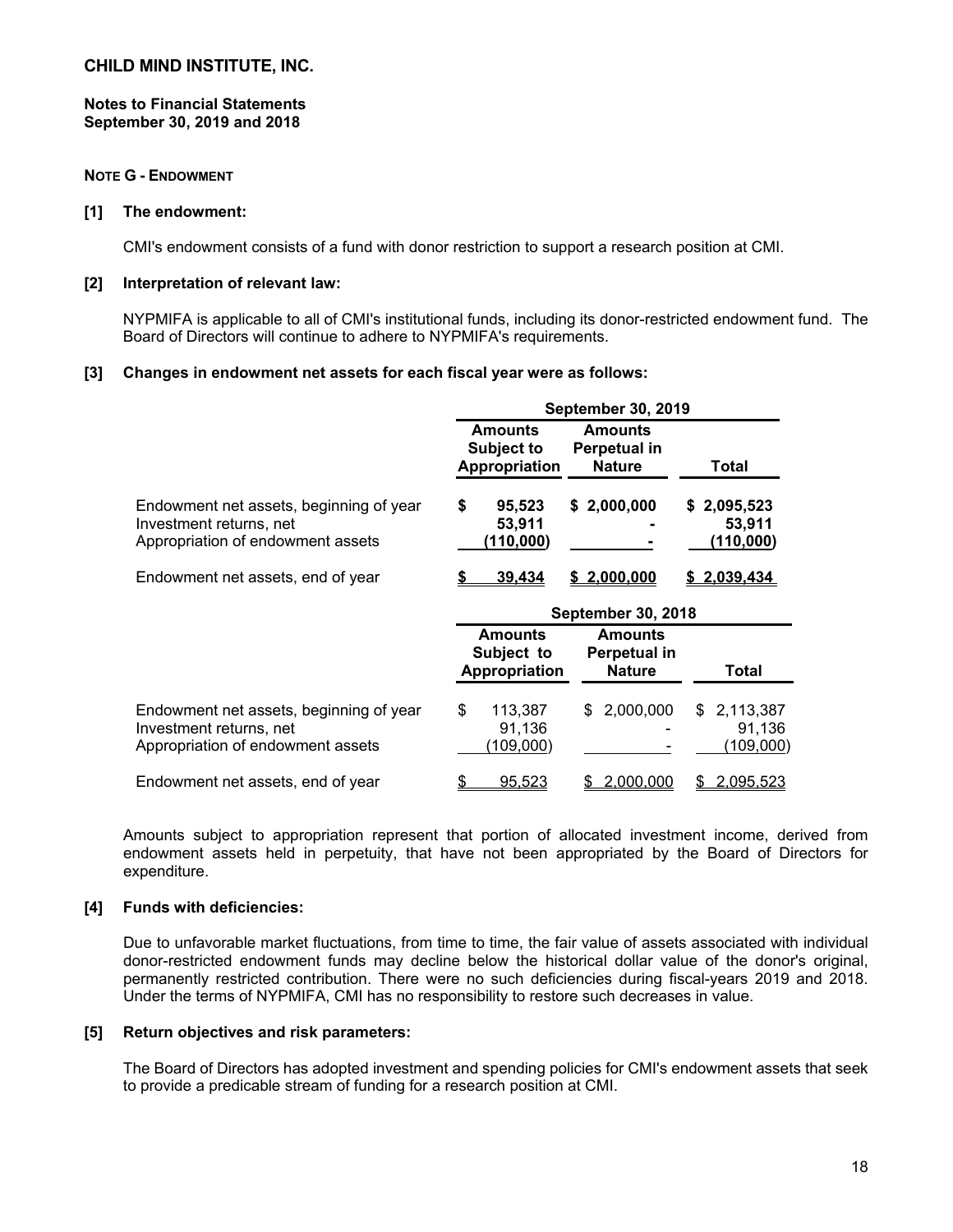#### **Notes to Financial Statements September 30, 2019 and 2018**

# **NOTE G - ENDOWMENT (CONTINUED)**

# **[6] Strategies employed for achieving objectives:**

To satisfy its long-term, rate-of-return objectives, CMI relies on a total-return strategy in which investment returns are achieved through both capital appreciation (realized and unrealized) and current yield (interest and dividends). CMI will target a diversified asset allocation to achieve its long-term return objectives within prudent risk constraints.

# **[7] Spending policy and relationships with investment objectives:**

When authorized by the Board of Directors, CMI may draw up to 5% of the projected value of the fund as of CMI's fiscal-year end to provide support for a research position at CMI*.* Each year, during the Audit & Finance Committee's fall meeting, the Committee recommends the appropriation to be approved by the Board of Directors based on the performance of the investment as of August 31 of that year, and also ratifies or revises the prior-year's appropriation.

# **NOTE H - EMPLOYEE-BENEFIT PLAN**

CMI maintains a defined-contribution retirement plan, established under Section 401(k) of the Code. Eligible employees may contribute a portion of their annual salaries immediately upon being hired. Under the terms of the plan, CMI may provide a discretionary matching contribution up to 6% of the employee's annual salary, up to a maximum of \$10,000 per year. Plan expenses for fiscal-years 2019 and 2018 were \$250,937 and \$211,484, respectively.

# **NOTE I - CREDIT RISK**

Financial instruments that potentially subject CMI to concentrations of credit risk consist principally of cash and cash-equivalent accounts deposited in high-credit-quality financial institutions, the balances of which, from time to time, may exceed federal insurance limits. However, management believes that CMI does not face a significant risk of loss on these accounts that would be due to the failure of these institutions.

# **NOTE J - LINE OF CREDIT**

During fiscal-year 2018, CMI obtained a \$1,000,000 line of credit from JP Morgan Chase that is secured by the general assets of CMI. The line of credit matures on June 24, 2020 and is renewable. Interest on the line is payable at a variable rate equal to the one month London Interbank Offered Rate ("LIBOR") plus 3.463%, which at September 30, 2019 was equivalent to 5.68%. In November 2019 the line of credit was increased to \$1,500,000. There were no draws on the line of credit during either fiscal-year 2019 or 2018.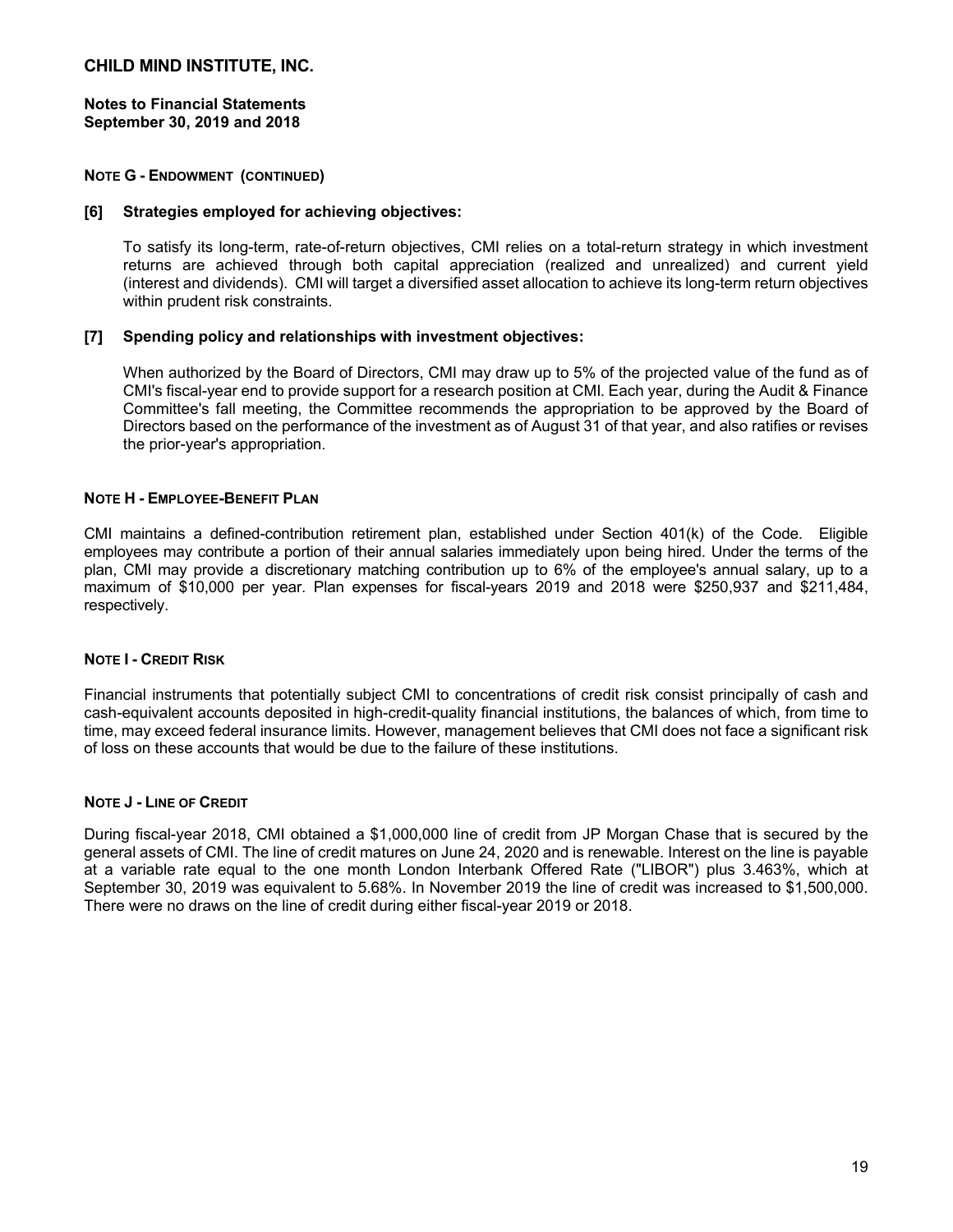**Notes to Financial Statements September 30, 2019 and 2018** 

#### **NOTE K - COMMITMENTS AND CONTINGENCIES**

#### **[1] Lease agreements:**

In August 2010, CMI and the Practice entered jointly into an operating lease agreement with an unrelated party for office space, expiring May 31, 2023. Pursuant to this agreement, CMI and the Practice received a base rent credit of \$1,190,490 to be applied to the rent expense from the commencement of the lease through 2011. In November 2017, CMI signed an amendment jointly with the Practice to the existing lease agreement, which adds additional space and extends the lease through fiscal year 2034, which includes a base rent credit of \$2,131,887 to be applied to the rent expense. In accordance with a cost sharing agreement, 65% of this credit was passed through to the Practice. As discussed in Note A[1] aggregate minimum lease payments are being amortized using the straight-line method over the lease term. The cumulative difference between rent expense attributable to CMI and amounts paid by CMI amounted to \$2,851,493 and \$803,828, as of September 30, 2019 and 2018, respectively, and has been reported as a deferred rent liability in the accompanying statements of financial position.

In conjunction with this amended lease, CMI was required to obtain a separate letter of credit, in the amount of \$2,500,000, to be held as security in the event of default. The letter of credit held by CMI automatically renews each year on August 31 and is secured by an equivalent amount of cash and cash equivalents. There have been no borrowings related to this letter of credit.

In November 2018, CMI entered into a short-term lease with an unrelated party for temporary office space during the preparation of the new space noted above, expiring in February 2019.

In October 2014, CMI entered into an operating lease agreement with an unrelated party for office space in Staten Island, New York, to house the Healthy Brain Network Initiative, which expires March 1, 2020. The aggregate minimum lease payments are being amortized using the straight-line method over the term of the lease. The cumulative difference between rent expense and amounts paid amounted to \$16,143 and \$48,428 as of September 30, 2019 and 2018, respectively, and has been reported as a deferred rent liability in the accompanying statements of financial position.

In 2019, CMI entered into an operating lease agreement with an unrelated party for office space in Harlem, New York, which expires in February 2029. The aggregate minimum lease payments are being amortized using the straight-line method over the term of the lease. The cumulative difference between rent expense and amounts paid amounted to \$94,849 as of September 30, 2019 and has been reported as a deferred rent liability in the accompanying statements of financial position.

In August 2019, CMI and the California Practice entered jointly into an operating lease agreement with an unrelated party for office space, expiring on December 31, 2024. Pursuant to this agreement, the California Practice received a base rent credit of \$161,476 to be applied to the rent expense from the commencement of the lease through 2020. The aggregate minimum lease payments are being amortized using the straightline method over the term of the lease. The California Practice and CMI do not share the cost of the lease, should the California Practice default on the lease payments then CMI will be held responsible for the remaining costs of the lease.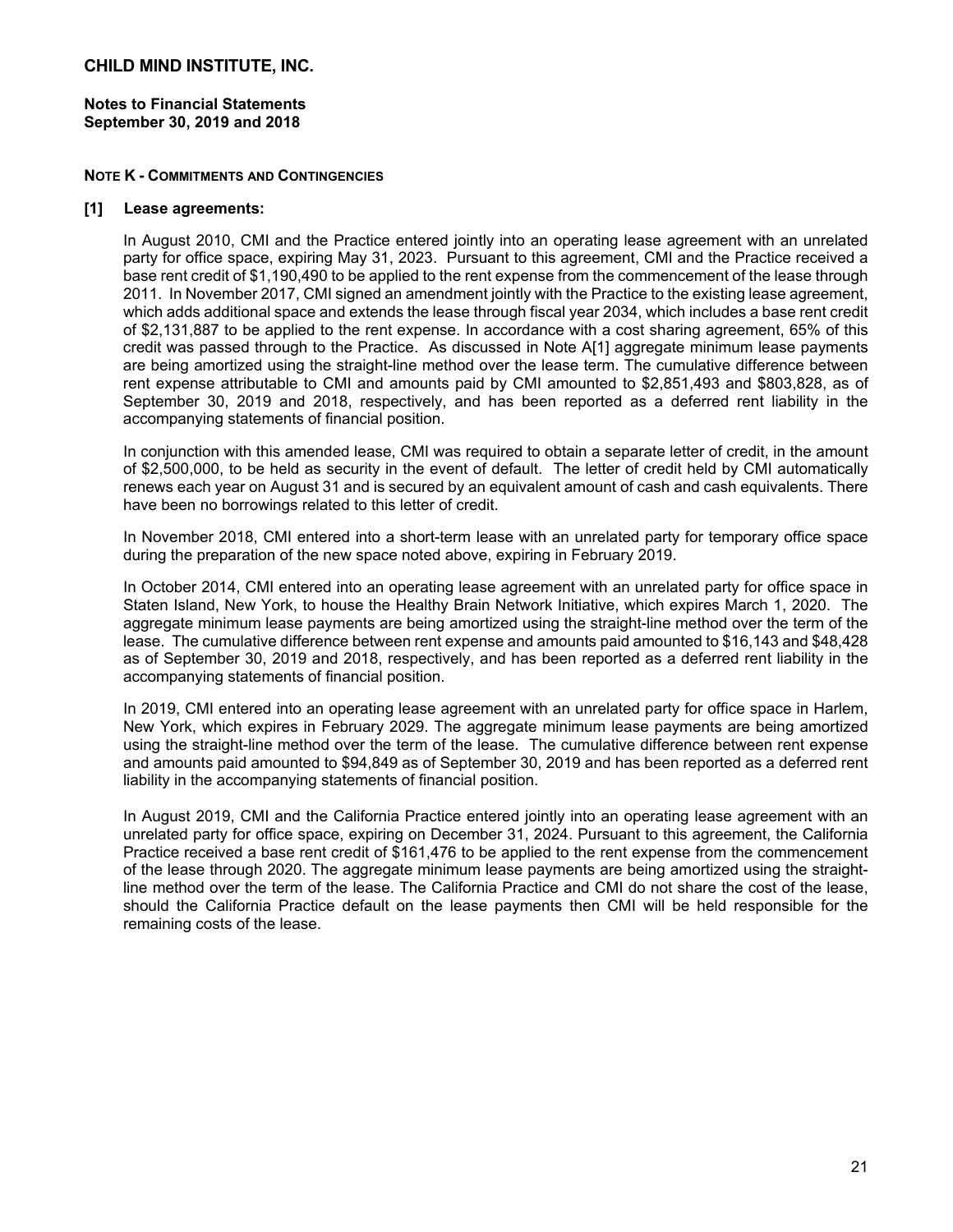# **Notes to Financial Statements September 30, 2019 and 2018**

# **NOTE K - COMMITMENTS AND CONTINGENCIES (CONTINUED)**

# **[1] Lease agreements: (continued)**

The future minimum rental commitments of CMI, the Practice and the California Practice for the fiscal-years ended subsequent to September 30, 2019 are as follows:

| <b>Year Ending</b><br>September 30,                | Amount                                                                        |  |  |
|----------------------------------------------------|-------------------------------------------------------------------------------|--|--|
| 2020<br>2021<br>2022<br>2023<br>2024<br>Thereafter | \$3,966,048<br>4,011,885<br>4,028,093<br>3,554,789<br>4,491,226<br>38,164,538 |  |  |
|                                                    | \$58,216,579                                                                  |  |  |

# **[2] Litigation:**

CMI is subject to litigation in the routine course of conducting its operations. In management's opinion, however, there is no current litigation the outcome of which would have a material adverse impact on CMI's financial position or activities.

# **[3] Government-funded activities:**

Government-funded activities are subject to audit by the applicable granting agencies. At September 30, 2019, there were no material obligations outstanding as a result of such audits, and management believes that unaudited projects would not result in any material obligation.